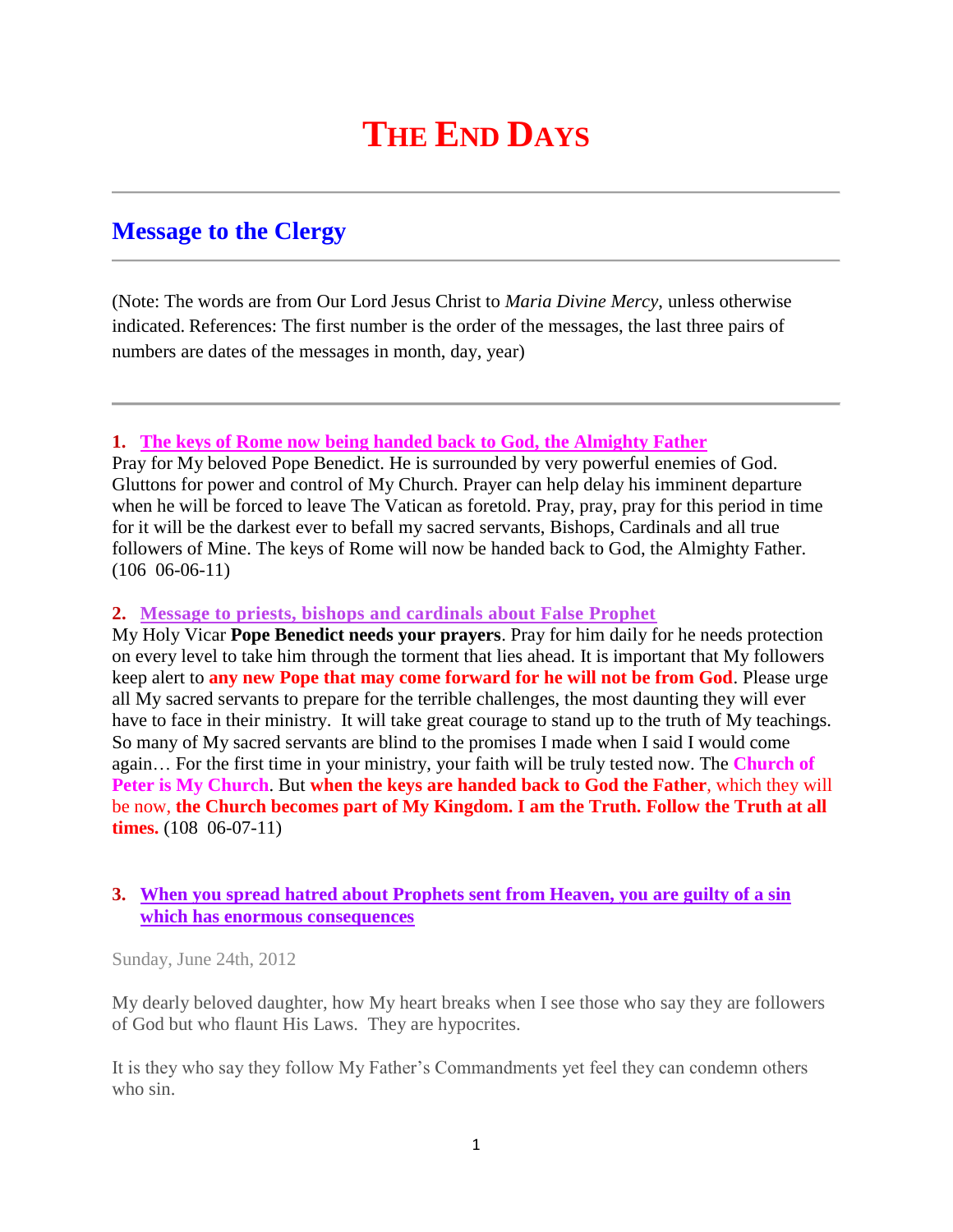First, to take Sacred Scripture as a means to proclaim a lie, by promoting so called tolerance, they offend Me greatly.

These are the people who say that it is wrong to believe in Divine Providence.

## **These are the people who question the Seers sent by Heaven throughout the centuries and then try to disprove them by the use of My Holy Word laid down in Sacred Scripture**.

Any man who denies My Word is disloyal to me.

**Any man who sets himself apart from his brothers and sisters, as spiritually and intellectually superior, needs to be very careful**.

**Any man who uses Sacred Scripture to present a twisted version of the Truth will be punished.**

Any man who stands up and proclaims the Truth, yet dismisses My Word given to the world in these, the end times, will be cast aside by Me.

**You are guilty of spiritual jealousy, and for this you will face punishment.**

**When you spread hatred about the Prophets sent from Heaven, you are guilty of a sin which has enormous consequences.**

**Because by doing so, you not only proclaim a lie, you obstruct the Word of God.**

I ask that you stop your campaign of torment and calumny now. You will never prevent My Word from being heard.

Why do you keep trying to torment this Mission? Don't you know by now that the fire of The Holy Spirit could not have spread in the way that it has, were My Messages not from Heaven?

You are being used by the Evil One who will stop at nothing to prevent these, My Holy Messages, from being given to the world.

# *Message for the Clergy:*

For those among you who have pledged a vow, as a sacred servant of My Church on Earth, hear Me now.

When you publicly denounce My Messages and prevent Me, your Jesus, in this Mission for saving souls, you commit the greatest sin of all.

You will suffer for this and your Purgatory will be experienced on earth. Every man, woman and child will witness your offence against Heaven.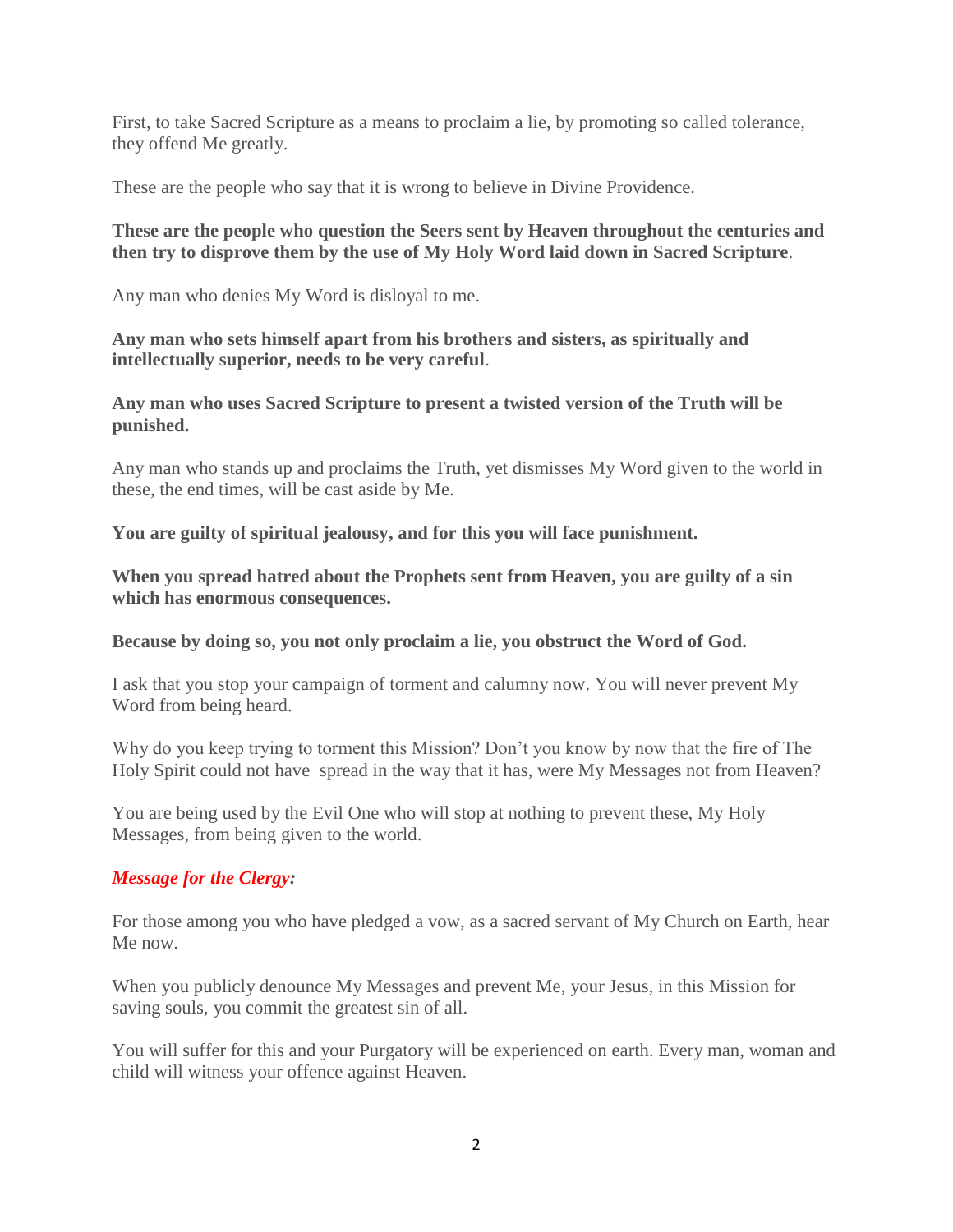Your flawed assessment of My Prophets will render you spiritually empty and your soul will suffer a torment like no other.

If you are a sacred servant of Mine and you are unsure of My Voice as I speak to you now, then you must remain silent. You must pray for discernment before you consider rejecting My Holy Word.

Thousands of My sacred servants will fail to recognize My Word, sent through this Prophet for the end times. How this breaks My Heart.

Many will fall under the reign of the Antichrist and desert My Church on Earth.

#### **Many of My sacred servants will side with the persecutors of My Church. The seduction has already begun.**

You are being prepared by the Deceiver to reject Me and your pride prevents you from seeing this.

Many of My sacred servants will not be courageous enough to uphold My Church on earth. Many will side with the False Prophet and reject My flock whose faith will enable them to seek the Truth.

#### **Don't you know that I am the Church?**

#### **Don't you know that the Church will suffer its own crucifixion just as I did?**

It will be tormented. It will seem to have been crucified and many will think it will be dead. But, like My Resurrection, it will be raised to life again for, you see, it cannot be destroyed.

I warn all of My sacred servants who do not recognize the times that you are living in to be alert now as My Church on earth suffers the greatest persecution since the beginning.

You must prepare and open your eyes.

#### **When did you think I would come and warn you? Did you think that it would be some time way into the future? That it would never happen in your lifetime?**

#### **The time for My Second Coming is very close.**

**I will soon divide the good from the wicked after every attempt has been made to convert most of humanity.**

It is your duty and responsibility to keep an open mind, heart and soul.

I need you to respond to My pleas to help Me save as many souls as I can.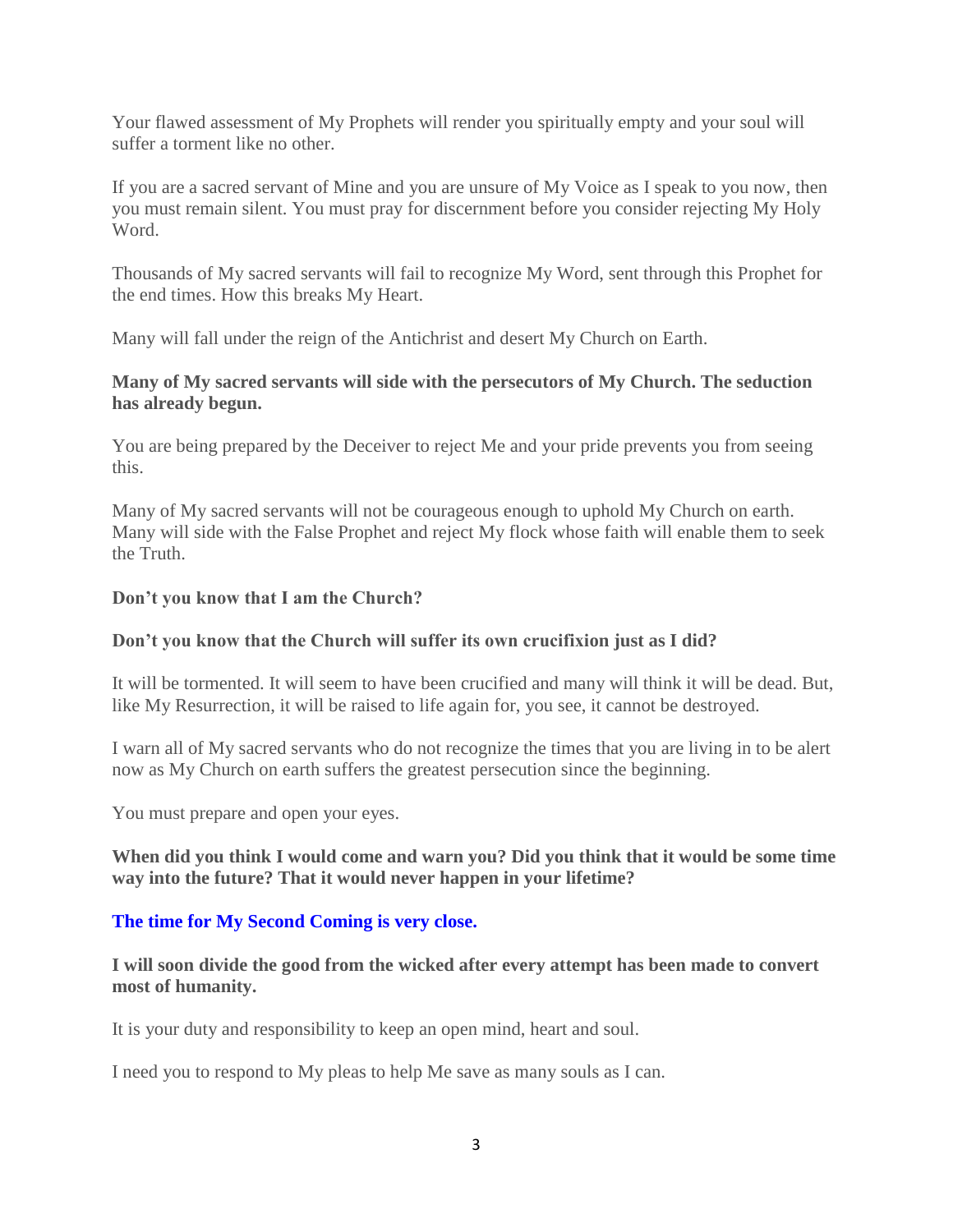Follow Me. This is your calling.

This is why you pledged allegiance to Me, your Jesus.

#### **You did not make your vows on your own terms.**

You must allow me to guide you and help defend My Church on earth.

Much damage has been inflicted on My Church. My Church consists of all those who love me including all of my sacred servants.

You must be strong, brave and loyal. You must not allow fear or the Beast to devour your soul.

Listen to My Word before you condemn my Prophets.

Never denounce any of my messages without praying for discernment. Even then you must be careful that you do not deny God's children the gift of the graces I now bestow on those poor souls who are starved of the Truth of My Teachings.

To those who openly reject My Word, given to this Prophet, know that you will beg me for forgiveness when the Truth is revealed.

By then, for those who are responsible for turning souls away from My Word, it will be too late.

#### **Those souls lost to me, because of your wicked tongue, will have no eternal life.**

Reject My Word now, or denounce my message for having errors and you will be cast aside. You are not fit to lead my flock.

Your Savior

Jesus Christ

(464 06-24-12)

## **4. [They will bring God's children under the rule of the little horn, who will sit in pompous](http://www.thewarningsecondcoming.com/they-will-bring-gods-children-under-the-rule-of-the-little-horn-who-will-sit-in-pompous-splendour-in-the-seat-of-peter/)  [splendor in the Seat of Peter](http://www.thewarningsecondcoming.com/they-will-bring-gods-children-under-the-rule-of-the-little-horn-who-will-sit-in-pompous-splendour-in-the-seat-of-peter/)**

When I told you of the great division in My Church, I did not tell you how this would happen. So hear Me now. Just as the priests during My time on earth rejected My Holy Word, so too will the priests just before My Second Coming reject Me. Not only will they reject My Word, given to you, My daughter, but they will accept the changes, which will be forced upon them. Their sacred gifts will be rendered impotent, as soon as, they accept the blasphemies and the new rules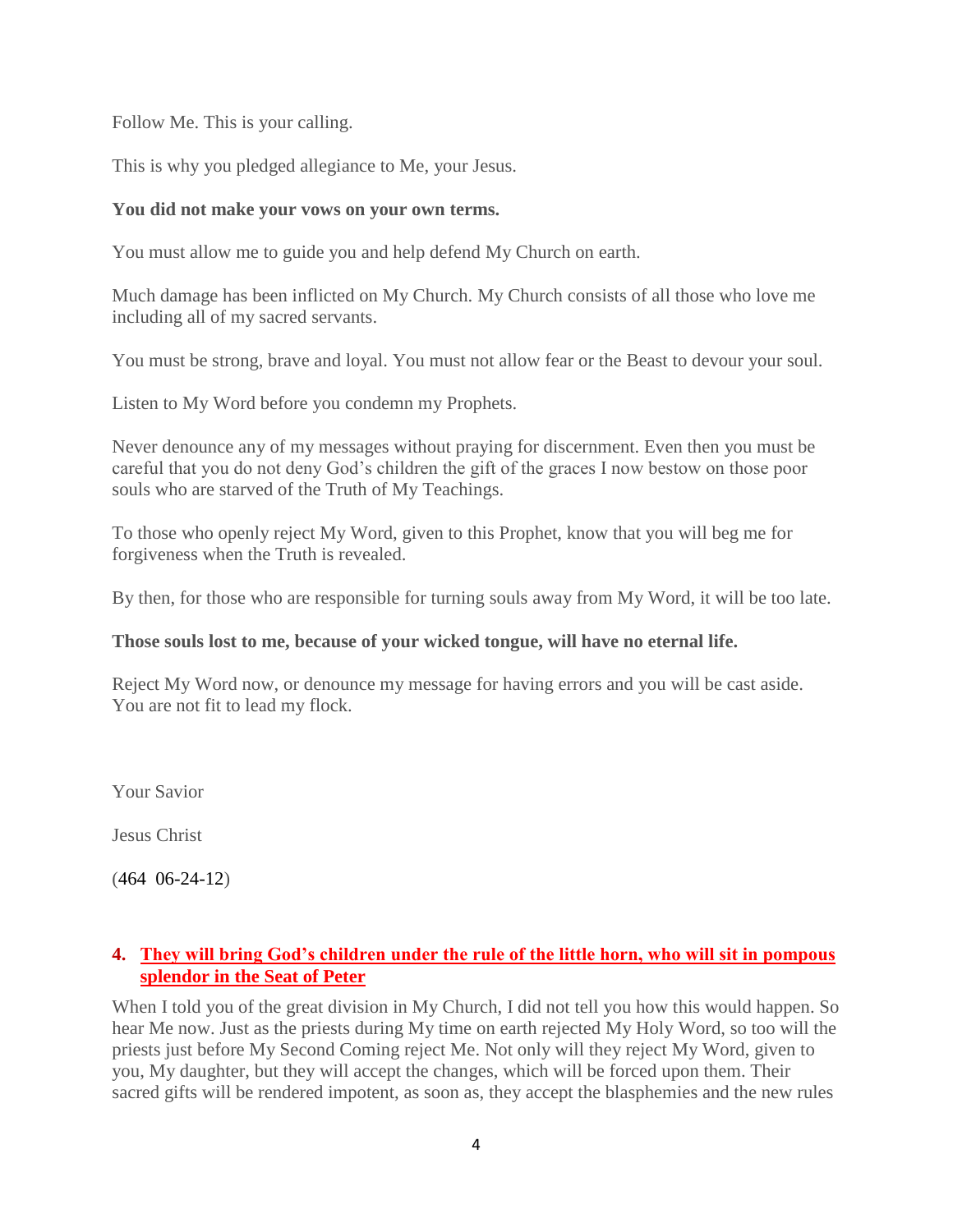presented to them… You know the Truth. It has been fed to you, as Christians. So when you see that God's Commandments and My Teachings are being re-written, and My Holy Sacraments changed, then you must turn your backs. (705 02-18-13)

# **5. [They will say that he was guilty of a crime of which he is totally innocent](http://www.thewarningsecondcoming.com/they-will-say-that-he-was-guilty-of-a-crime-of-which-he-is-totally-innocent/)**

They must not fret, because although the Crown of Thorns has descended on My Vicar, appointed by Me, Jesus Christ, to rule over My Holy Catholic and Apostolic Church, has been viciously ousted – I now come, at last, to bring you peace.

The next year will be very cruel and very distressing for you, My beloved disciples, and My last True Pope. He, who was maliciously and deliberately plotted against, has been treated just as I, Jesus Christ, was beaten and scourged. They will now try to kill him, just as they killed Me. They will say that he was guilty of a crime of which he is totally innocent.

I, your beloved Savior will save you all from the wickedness, which will be perceived by many to have come from Me, by the Hand of My Command.

I instruct My Church as before, but only through the Power of the Holy Spirit. The Keys of Rome are under the command of My beloved Father. I, Jesus Christ, am ready to descend again at My Second Coming and I wish to make it known that you, my disciples, will suffer just as my own disciples did during My time on earth. You, My beloved, are with Me, locked within My Sacred Heart, so that you can unite with Me in sorrow**. I cry tears for My innocent, beloved last Pope on earth, Benedict XVI, chosen by Me to lead My Church during the last days. (**706 02-19-13**)**

# **6. [Many of you will reject this Call from Heaven because of](http://www.thewarningsecondcoming.com/many-of-you-will-reject-this-call-from-heaven-because-of-fear/) fear**

When you attack My Holy Word, given to a true Prophet, you interfere with the Will of God. You may feel no shame now. You may believe you are defending My Word when you attack My Prophets, but in time the damage you do to this, My last Mission on earth, when revealed to you, will bring you terrible fear and sorrow.

If you love Me, you must keep your eyes open and read carefully My instructions. If you fail to heed My warnings, given to you because of God's Love, you will reject the Truth. The Truth can only save you. The Truth is the oxygen needed to sustain the life of your soul. Without the Truth you will not see Me clearly, nor will you be able to make the right choices. Remember I Am the Truth. Without Me, you have no life. (718 03-06-13)

# **7. [His throne has been stolen. His power has not](http://www.thewarningsecondcoming.com/his-throne-has-been-stolen-his-power-has-not/)**

My beloved Pope Benedict XVI was persecuted and fled, as foretold. **I have not appointed this person, who claims to come in My Name.**

**He, Pope Benedict, will guide My followers towards the Truth.** I have not deserted him and I will hold him close to My Heart and give him the comfort he needs at this terrible time.

His throne has been stolen. His power has not. (724 03-13-13)

## **8. [A message for priests and all those sacred servants of Mine who have given their lives to](http://www.thewarningsecondcoming.com/a-message-for-priests-and-all-those-sacred-servants-of-mine-who-have-given-their-lives-to-my-sacred-service/)  [My Sacred Service](http://www.thewarningsecondcoming.com/a-message-for-priests-and-all-those-sacred-servants-of-mine-who-have-given-their-lives-to-my-sacred-service/)**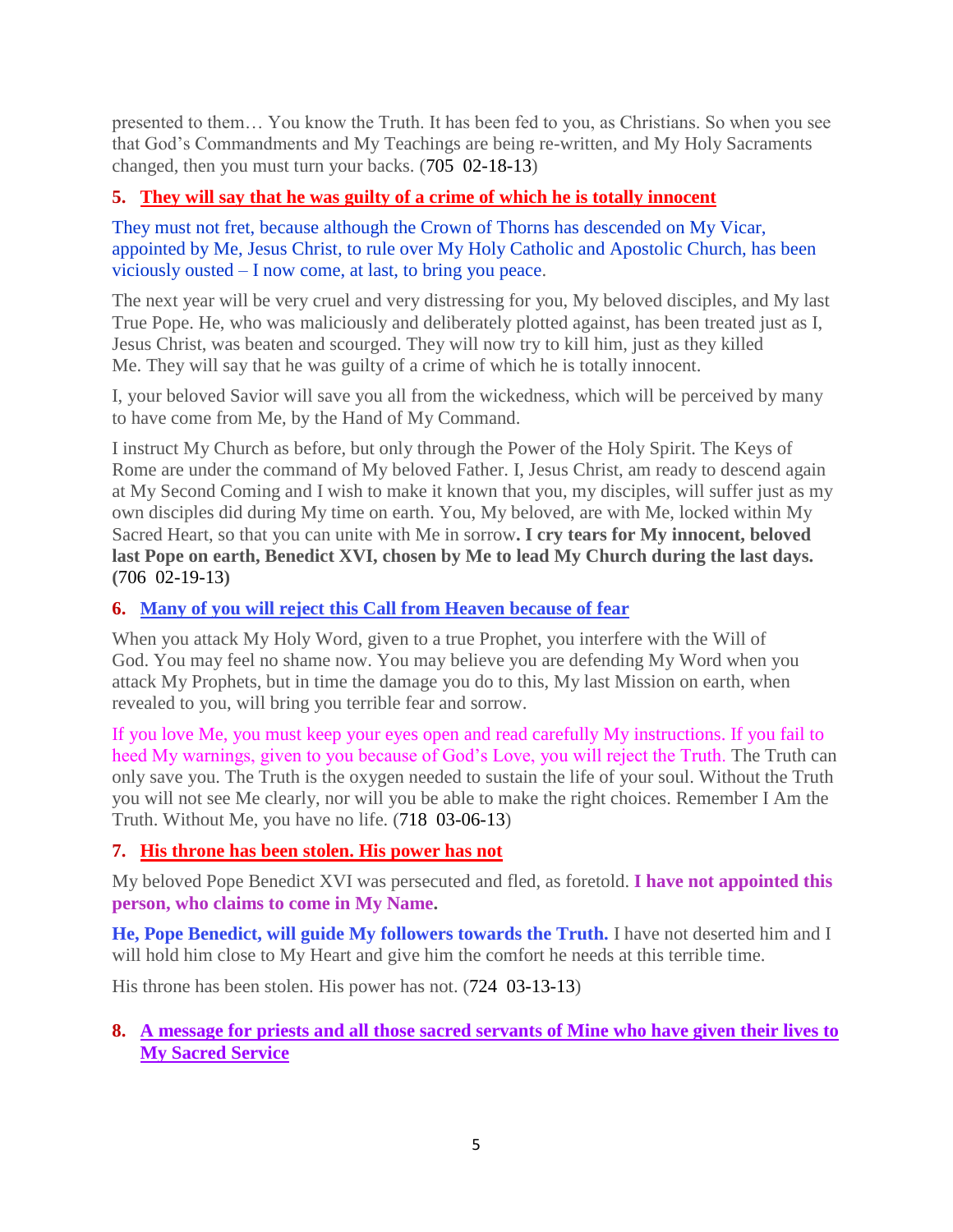My beloved servants, I desire that you obey the Laws of the Church and those to whom you must show obedience in My Holy Name.

You must never desert your duties to the Church and you must continue to serve Me as always. **Please administer all the Sacraments, as before, but with even more diligence. Attend, as always, to your sacred duties. Your duty is to God's children and you must guide your flock. Remain loyal to My Teachings at all times.**

It will not be you, My precious servants, who will desert My Church on earth. It will not be through your doing that Laws within My Church will be changed in order to embrace new doctrines.

You will remain loyal to the services of My Church and conduct your duties until the terrible day. **This will be the day when My Holy Mass will be changed beyond recognition.** It will be the enemies of God, who have infiltrated My Church on earth, who will push you away from Me.

When they present the new Mass, you will be left with no choice then, for you will know that it will no longer offer the Most Holy Eucharist. It will be then that the Truth will finally be revealed to you, although you will be aware of the signs before then.

The signs will include strange new ways of adjusting prayers; Satan will no longer be denounced and the Sacraments will be tampered with in order to include other denominations. You will become uneasy, yet you will feel an obligation to remain loyal to My Church.

It will be then that the Existence of My Church on earth will be your only means of survival if you are to remain loyal to My Teachings. When My Teachings, My Sacraments and My Holy Mass are changed, you must not be deceived. If you do not adhere to My Laws, then you will betray Me. (729 03-17-13)

# **9. [Today My Church on earth will be Crucified. Today marks the beginning of the](http://www.thewarningsecondcoming.com/today-my-church-on-earth-will-be-crucified-today-marks-the-beginning-of-the-changes/)  [changes](http://www.thewarningsecondcoming.com/today-my-church-on-earth-will-be-crucified-today-marks-the-beginning-of-the-changes/)**

Friday, March 29th, 2013

## **Good Friday**

**My dearly beloved daughter, today My Church on earth will be Crucified.**

**Today marks the beginning of the changes**, which will be rapid and which will come about to change the face of the Catholic Church in the world.

You, My followers, must protect My Sacraments and be vigilant. You, My sacred servants, will soon be put to the test, as My Divinity will be challenged. **God's Laws will be adapted, and as soon as My Holy Eucharist is tampered with, the Hand of God will descend with such force that you will know, immediately, that these Messages come from Heaven.**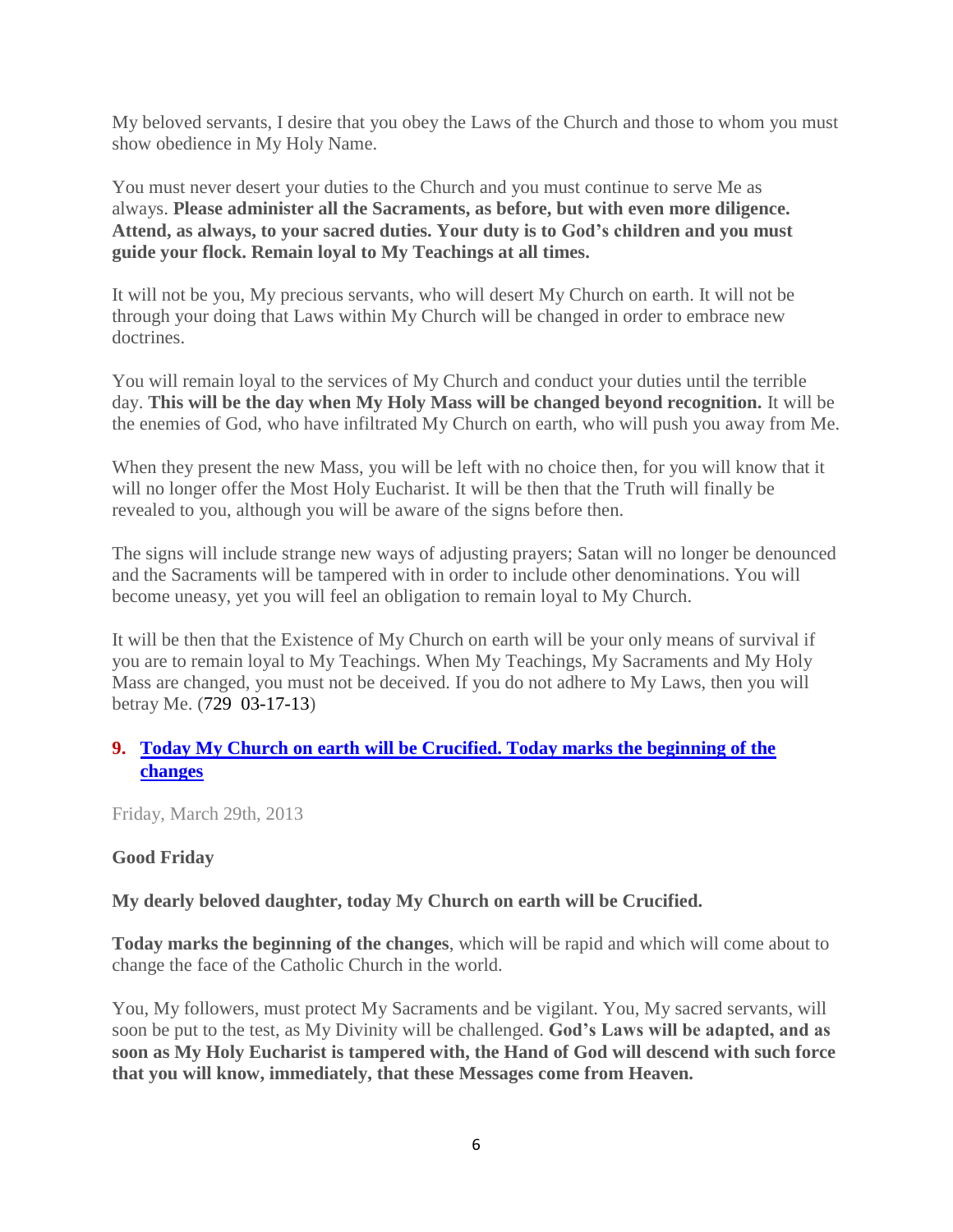My Sorrow will become your sorrow. Your grief, because of your knowledge of the Truth, will make it impossible for you to accept the sacrileges, which you will be instructed to embrace.

Even then, if you do not accept My Prophet and the Words I give her, I will still give you time. For **very soon you will be asked to renew your vows by those leaders amongst you**. **You will be asked to pledge your life through sworn testimony to the laws of paganism.** If you do this, you will be under the influence of the Evil One and you will do battle with God.

You must persevere and remain loyal to Me and you must beg Me for guidance at a time when the man who sits in the Chair of Peter, who refuses to follow in his footsteps or wear his shoes, will destroy your allegiance to God.

I will ensure that My Church, those who adhere to My Teachings, My Sacraments and the Word of God, lives on through the remnant who will never desert Me. There will be those amongst you who will betray Me today. Others amongst you will soon denounce My Sacraments, as you will be too weak to defend the Word of God… Listen to My Voice. Lean your weary head upon My Shoulder and allow Me to wrap My Arms around you at this time. I will always protect you. (741 03-29-13)

## **10. [So many good and holy priests who have joined together to pull these Messages apart](http://www.thewarningsecondcoming.com/so-many-good-and-holy-priests-who-have-joined-together-to-pull-these-messages-apart/)**

But they do not have the qualifications or the knowledge to do so. Their path is to serve God. **They must not allow themselves to be contaminated like this, because this poses danger for those souls who recognize My Voice in these Messages.**

While parading New Age practices of the spirit, many priests believe that their knowledge of spirituality means that they have the talent to recognize a true prophet of God. So far removed are they from Me, that they cannot discern My Holy Word. I have not given them such graces, because pride stands in their way.

To those of you, sacred servants of Mine, who plot, scheme and use the badge of your holy office in the service of God, as a means to turn your parishioners away from My Word, know that you will be punished. You do not truly know Me. You are not loyal to Me. You are ignorant of spiritual knowledge and you do not have the authority to publicly humiliate, pour scorn upon others or belittle anyone in My Name.

Each one of you will have to answer to Me. I will punish you, not for your disbelief, but for the sin of pride, which makes you believe that you know more about spiritual matters than I, Jesus Christ, Your Master. **How you wound Me. How you disappoint Me, because your betrayal has hurt My Mission, the last of its kind. For every sinner you pull away from Me, you will have to take on responsibility for their souls.** And then, with a heaviness of heart, you will have to answer these questions, when the Truth is made known to you. (754 04-09-13)

# **11. [Blessed are those meek of heart, whose pride has been stripped from them through the](http://www.thewarningsecondcoming.com/blessed-are-those-meek-of-heart-whose-pride-has-been-stripped-from-them-through-the-grace-of-god/)  [Grace of God](http://www.thewarningsecondcoming.com/blessed-are-those-meek-of-heart-whose-pride-has-been-stripped-from-them-through-the-grace-of-god/)**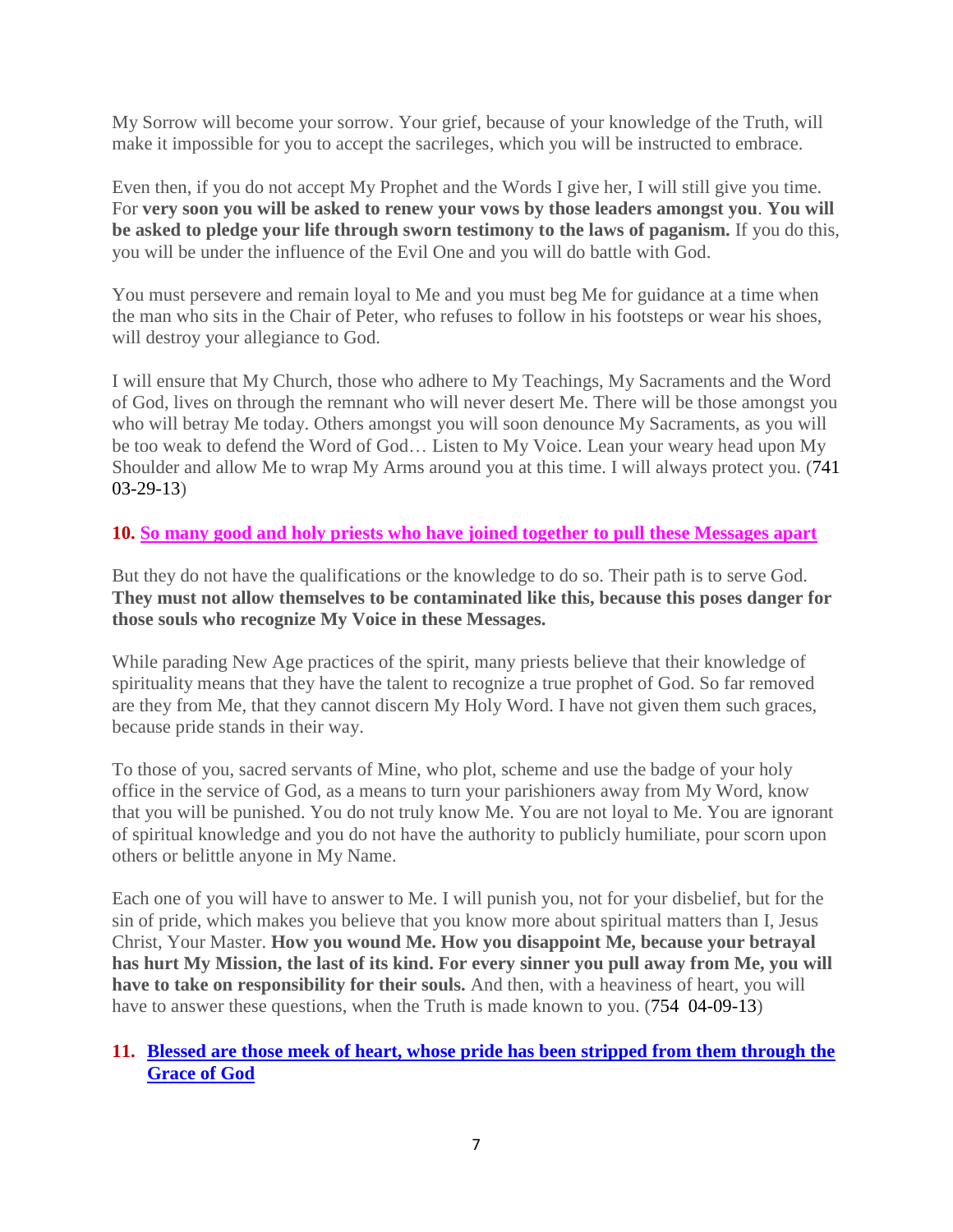Who amongst you, who truly love Me, can come before Me and lie prostrate at My Feet in total abandonment? Who amongst you, who truly honors Me and follows My Teachings, can humble themselves before Me without any regard for themselves? If you can throw yourselves at My Mercy, in humble servitude, I will raise you up and exalt you. But when you exalt yourselves, in My Name, and say you know Me more intimately than others, I will cast you to the ground beneath My Feet.

**Why do so many, who have been given the Truth, still misunderstand the Truth of My Teachings?** Man, because of the stain of sin, is not worthy to stand before Me. But those who understand the weakness of the human soul must know, that those who take it upon themselves to declare their superior knowledge of spiritual matters laid down by the Teachings of God, through the prophets, need to be very careful. When such souls declare their so-called knowledge, by boasting of their intellectual assessment of Holy Doctrine, instead of focusing on the importance of humility, they offend Me. When they use their knowledge to twist the Truth to suit their agenda, in order to draw souls into a manmade version of My Teachings, I Am deeply offended and I will punish souls guilty of this crime against God.

**Those among you who create cults, spiritual movements, all of your own making, know that when you tamper with the Word of God, you are guilty of grave sin.** Your voices, which proclaim the Word of God and all His Glory, on the one hand, are heard because they contain the Truth. But when you add to the Word of God, with your own interpretations and when you use this to attack others in My Holy Name by accusing them of wrong-doing, you commit sin.

Blessed are those meek of heart, whose pride has been stripped from them through the grace of God, for they will rule as kings in the New Paradise. (757 04-12-13)

## **12. [The Word according to God will be pulled apart as paganism sweeps the Earth](http://www.thewarningsecondcoming.com/the-word-according-to-god-will-be-pulled-apart-as-paganism-sweeps-the-earth/)**

. Never waiver from the Truth when those including your family and friends, plead with you to turn away from My Holy Word, given to you during My time on Earth. You must not weaken your resolve to remain loyal to Me. Some of you will be strong during the journey of persecution. Others will fall. Some will give up. Others will decide to accept the lies presented as Holy Doctrine and will be separated from Me.

**I will carry all those on My Shoulders who trust in Me completely. I will grant protection to all those who are brave enough to continue to offer the Holy Mass in the way in which it is meant to be conducted. I will protect the Sacraments presented by those holy sacred servants of Mine who refuse to budge or leave My Service. Those who pledge themselves to My Care will have nothing to worry about…** I allow for this suffering, this final persecution, because it is the final weapon against the Beast. Without it, he would steal the souls of the majority of the world's population. **(**761 04-16-13**)**

# **13. [They will be accused of crimes against the Seat of Peter and will be publicly humiliated](http://www.thewarningsecondcoming.com/they-will-be-accused-of-crimes-against-the-seat-of-peter-and-will-be-publicly-humiliated-in-my-holy-name/)  [in My Holy Name](http://www.thewarningsecondcoming.com/they-will-be-accused-of-crimes-against-the-seat-of-peter-and-will-be-publicly-humiliated-in-my-holy-name/)**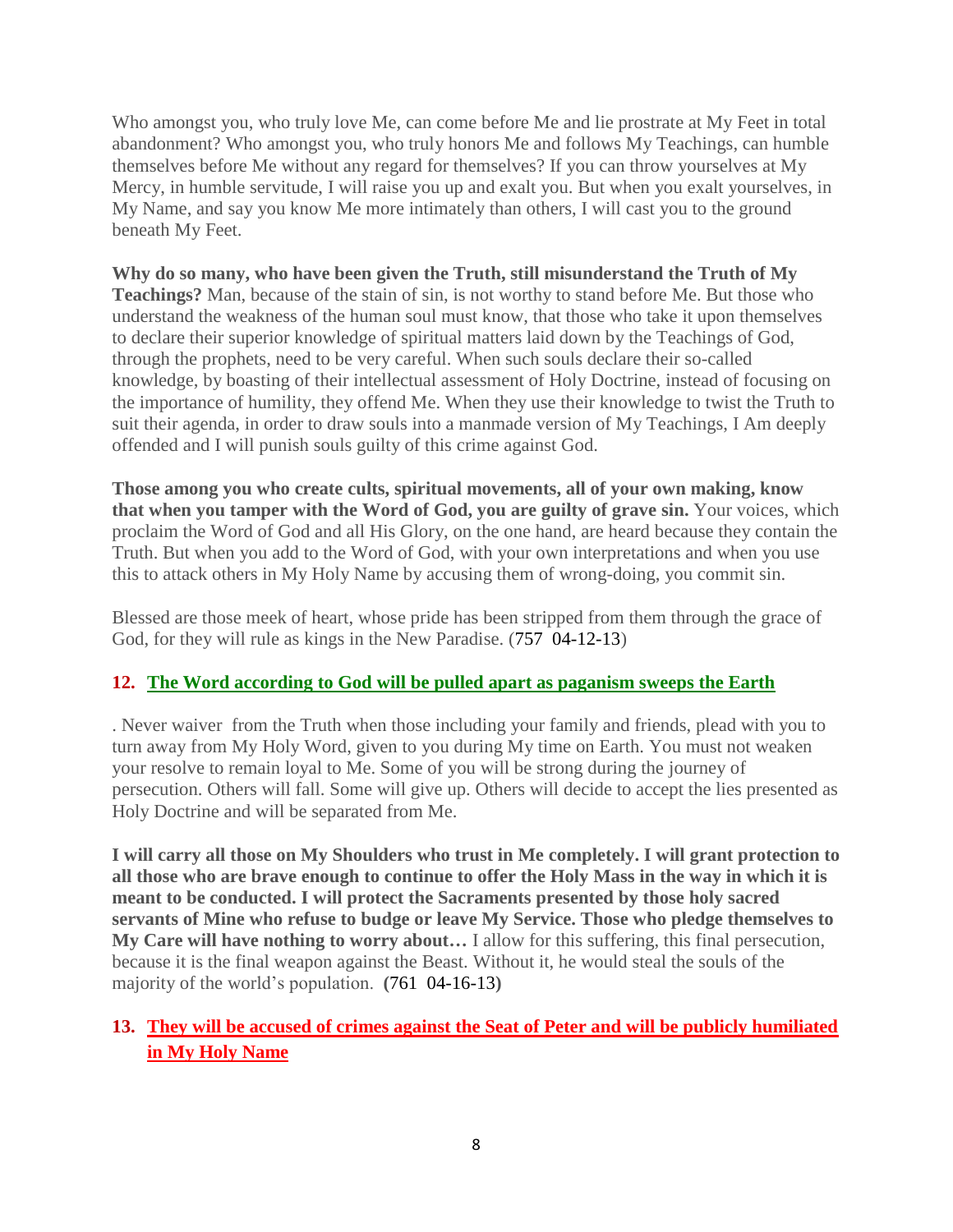Those who remain loyal to Me, and those who reject the abomination, will be guided by Peter the Apostle, who sat in the first Seat of Rome. He will guide My beloved Benedict, who will, as foretold, help them to see the Truth. He will have to witness the horror, but he will be supported by those who have sworn allegiance to the One True Word of God.

And so the schism will begin. Those who follow the false doctrine, where I, Jesus Christ, am not revered, will be torn to shreds by the Beast and his demons. Those innocent servants of Mine, who have not accepted these Messages so far, will now come running to Me for comfort. My prophecies do not lie, and very soon many of these poor souls will be cast away from the Holy See. They will be accused of crimes against the Seat of Peter and will be publicly humiliated in My Holy Name.

I say this to them. Remain calm and be at peace, for when you follow the Truth you will be saved. You must never accept a watered-down doctrine, which will be empty of My Authority. To those who accept lies, in the belief that you are doing your duty, you must understand that you will have to face a difficult road. You have two choices. Remain in the Light of God, or turn your back on My Holy Sacraments.

Soon, many of you will see clearly what I have warned you about. The schism will be vicious and a war will ensue between Truth and lies. It will bring the Catholic Church down, until it resembles a heap of stones, but the One True Church will remain standing tall, as My faithful servants build up My Remnant Army. They will fight until the bitter end to uphold the Holy Word of God. (776 05-02-13)

## **14. [When you defend My Word, you will be deemed to be cruel, unkind and lacking in](http://www.thewarningsecondcoming.com/when-you-defend-my-word-you-will-be-deemed-to-be-cruel-unkind-and-lacking-in-sympathy-to-those-who-do-not-believe-in-god/)  [sympathy to those who do not believe in God](http://www.thewarningsecondcoming.com/when-you-defend-my-word-you-will-be-deemed-to-be-cruel-unkind-and-lacking-in-sympathy-to-those-who-do-not-believe-in-god/)**

The doors of My Church will soon be closed to those who will insist on remaining loyal to the traditional practices of Christianity. These doors will be slammed in your faces when you bear witness to Me. Your faith will be ridiculed, in the most cunning way, so that when you defend My Word, you will be deemed to be cruel, unkind and lacking in sympathy to those who do not believe in God.

## **Warning to Priests:**

I will cut down all those of you who follow the false Church – the Church of the Beast – when it is presented to you. **Follow this new Church and you will be selling your souls to the Beast.** Instead of saving souls, in My Name, you will be responsible for handing them over to eternal Hell. **I Am** telling you the Truth now, so that you are given ample time to prepare for this day, as it is not far away. (864 08-05-13)

## **15. [Mother of Salvation: They will need to find places of refuge so that they can provide](http://www.thewarningsecondcoming.com/mother-of-salvation-they-will-need-to-find-places-of-refuge-so-that-they-can-provide-daily-masses-and-the-holy-eucharist/)  [daily Masses and the Holy Eucharist](http://www.thewarningsecondcoming.com/mother-of-salvation-they-will-need-to-find-places-of-refuge-so-that-they-can-provide-daily-masses-and-the-holy-eucharist/)**

Those priests who will refuse to accept the false doctrine will be accused of heresy and many will be publicly rebuked, for failing to obey those to whom they answer. Many will be excommunicated. Others will be martyred. Then there will be those who will lead the Church – the Church given to the world by my Son – in secret.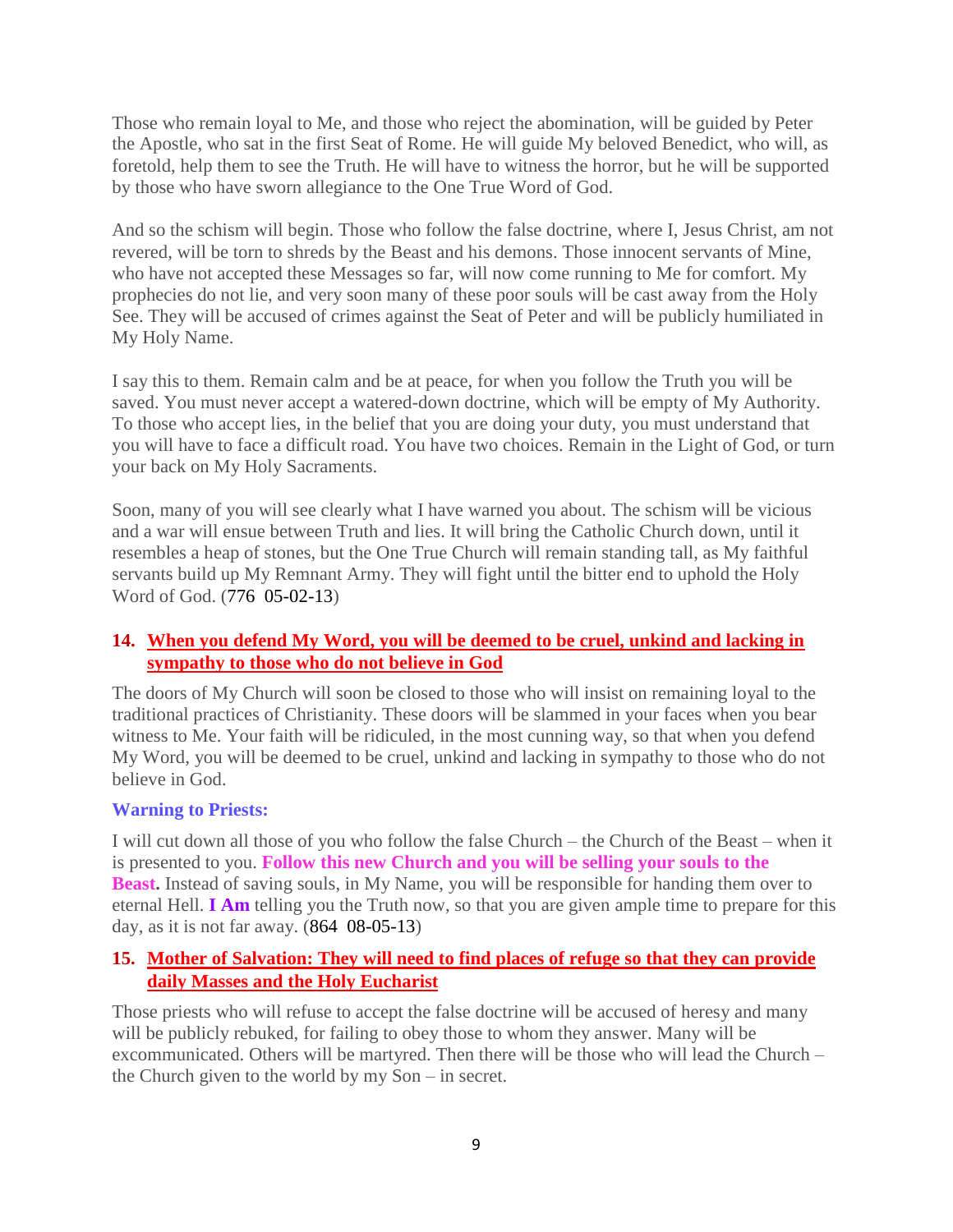They will need to find places of refuge, so that they can provide daily Masses and the Holy Eucharist. They will be guided by the Holy Spirit and they will be followed by my Son's Remnant Army, who will remain fiercely loyal to His Teachings and Sacraments up to the final day.

By giving the impression that they honor the Mother of God, many Catholics will be led into a false sense of security. This will mean that any doubts, which they would otherwise have, when they witness the strange new amendments to the Mass and Sacraments, will be instantly forgotten. How this brings me great sorrow. My image will be deliberately used to insult my Son. My statue will be adorned with satanic symbols and I will be desecrated in many places by Masonic groups who have gained control. (875 08-17-13)

# **16. [They will be asked to pledge their allegiance, through a new oath, to remain faithful to](http://www.thewarningsecondcoming.com/they-will-be-asked-to-pledge-their-allegiance-through-a-new-oath-to-remain-faithful-to-the-church/)  [the Church](http://www.thewarningsecondcoming.com/they-will-be-asked-to-pledge-their-allegiance-through-a-new-oath-to-remain-faithful-to-the-church/)**

The plan by the False Prophet to deceive the world's clergy has begun. Under the guise of a renewal and regeneration of the Catholic Church, all the clergy, within this Church, will be sent on retreats to encourage them to accept the new apostolate. These will become widespread and many will be told that the objective is to unite everyone in the world, in the name of justice. This new mission will, they will be told, embrace the world's poor and strive to bring about unity. They will be asked to pledge their allegiance, through a new oath, to remain faithful to the Church. They will not be asked to place their faith in Me or My Holy Word. Instead, they will swear allegiance to the new self-proclaimed leaders who have taken over the Chair of Peter.

When you amend your Holy Orders, in any way, and then pledge your life to someone who breaks all ties with Me, you will no longer be fit to serve Me. (876 08-18-13)

## **17. [Many of you, who say you serve Me, are not fit to stand up and declare yourself to be a](http://www.thewarningsecondcoming.com/many-of-you-who-say-you-serve-me-are-not-fit-to-stand-up-and-declare-yourself-to-be-a-servant-of-god/)  [servant of God](http://www.thewarningsecondcoming.com/many-of-you-who-say-you-serve-me-are-not-fit-to-stand-up-and-declare-yourself-to-be-a-servant-of-god/)**

I told you all, some time ago, to plant seeds in order to feed you and your families, during the persecution. I do this for a reason. You must plant, even just a few seeds – pure seeds, which have not been tampered with by human interference. I will then multiply the fruit, which they will yield and all will have enough to eat when the world will experience great hunger. Those days are not far away and they will come about for a number of reasons.

The crops will be contaminated through the intervention of greedy farmers. The result crops will be unfit for you to eat. Then war will mean that few men will be able to till the land. **Then there**  will be the fire, which will pour over the four corners of the earth, and everything will **become barren.** These terrible trials will be caused by the spread of evil, but many people will survive if they trust in Me. You must prepare now, as if a war is coming and as you would when food is rationed. **Have plenty of water because everything you store will be multiplied by Me.**

Please do not believe that I ask you to leave your homes for this is not necessary. A little preparation, where you offer help to each other, is all that is needed. My Precious Blood will cover all those who believe in My Warning to humanity for the time of the Third Seal to open will follow a time of war.

I call to My sacred servants, now. Who do you believe in? Me, your Jesus or the ramblings of those who claim to be experts in theology, but who are ignorant of the Truth? Wake up. The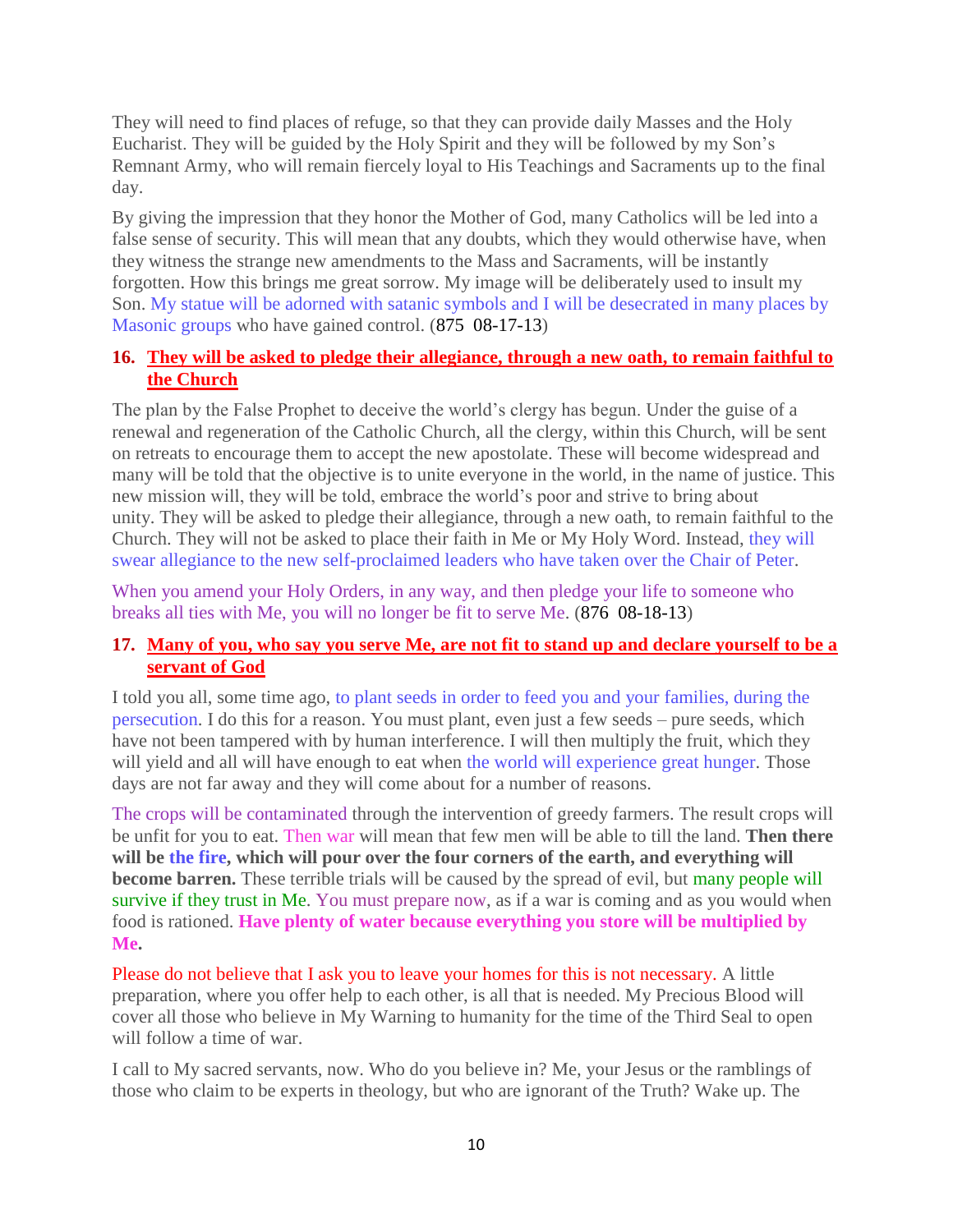Seals are being opened. Your duty is to help Me to save souls, but you have not remained alert to the sound of My Call. I have told you that I will come like a thief in the night. When that day comes it will be too late for souls who have not prepared.

And what gives you the right to assume that the Book of Revelation contains lies? You deny much of what it contains and you do not discuss it. Why? Don't you know that this means you deny the Word of God?

My Patience is tried. My Anger is great. Your stubborn refusal to accept My Gift of Intervention, to prepare you, insults Me. You break every rule of God when you condemn those who follow these Messages, for you have not been given the authority to do this. Your love of self takes precedence over your love of Me, Jesus Christ and because of this, you are no longer fit to serve Me. You are too proud to stand before My Throne. (890 08-31-13)

# **18. [My Holy Word may not be changed or adapted so that it becomes something else](http://www.thewarningsecondcoming.com/my-holy-word-may-not-be-changed-or-adapted-so-that-it-becomes-something-else/)**

These precious souls of Mine are vulnerable because many will fail to see the way in which their faith will be used to endorse the new, soon-to-be liturgy, which will fail to honor Me, Jesus Christ, the Son of man.

Many will assume, incorrectly, that the new liturgy and the new mass – although changed greatly – can do no harm… My Church is infallible, but **should any so-called servant or leader in My Church twist the Word of God or rewrite the meaning of the Holy Eucharist, then they blaspheme against God.**

When anyone – no matter how high they stand amongst you – denies the Truth, they are guilty of heresy and do not come from Me. (**900 09-07-13**)

# **19. [A number of events regarding the Churches, which honor Me in the world, will begin](http://www.thewarningsecondcoming.com/a-number-of-events-regarding-the-churches-which-honor-me-in-the-world-will-begin-to-surface/)  [to surface](http://www.thewarningsecondcoming.com/a-number-of-events-regarding-the-churches-which-honor-me-in-the-world-will-begin-to-surface/)**

## The schism in My Catholic Church will soon be made public.

The planning and co-ordination of this grand scheme has taken some time, but soon they will announce the schism before the world's media.

They will change their solemn vows to justify their participation in the building of a new temple – the new temple dedicated to the rule of the False Prophet

#### **This is My warning to those priests amongst you who will pull away from the Catholic Church**.

When you stop trusting in Me fully, your heads will be turned to believe in lies. When you trust deceitful rulers you will fall into terrible sin. You will honor the Beast, who will defile My Church by plunging the crown of thorns on the Head of My Church, My true Holy Vicar, Pope Benedict.

You will suffer terribly when you serve the Beast, for you will be depriving God of His children. Turn back to your true roots. Do not allow My Church to be defiled by the sins planned by people who want to destroy Christianity and other religions, which honor My Father.

You, My sacred servants, who disobey your Holy Orders, cut off your hearts from Me, while these deceivers will steal your souls.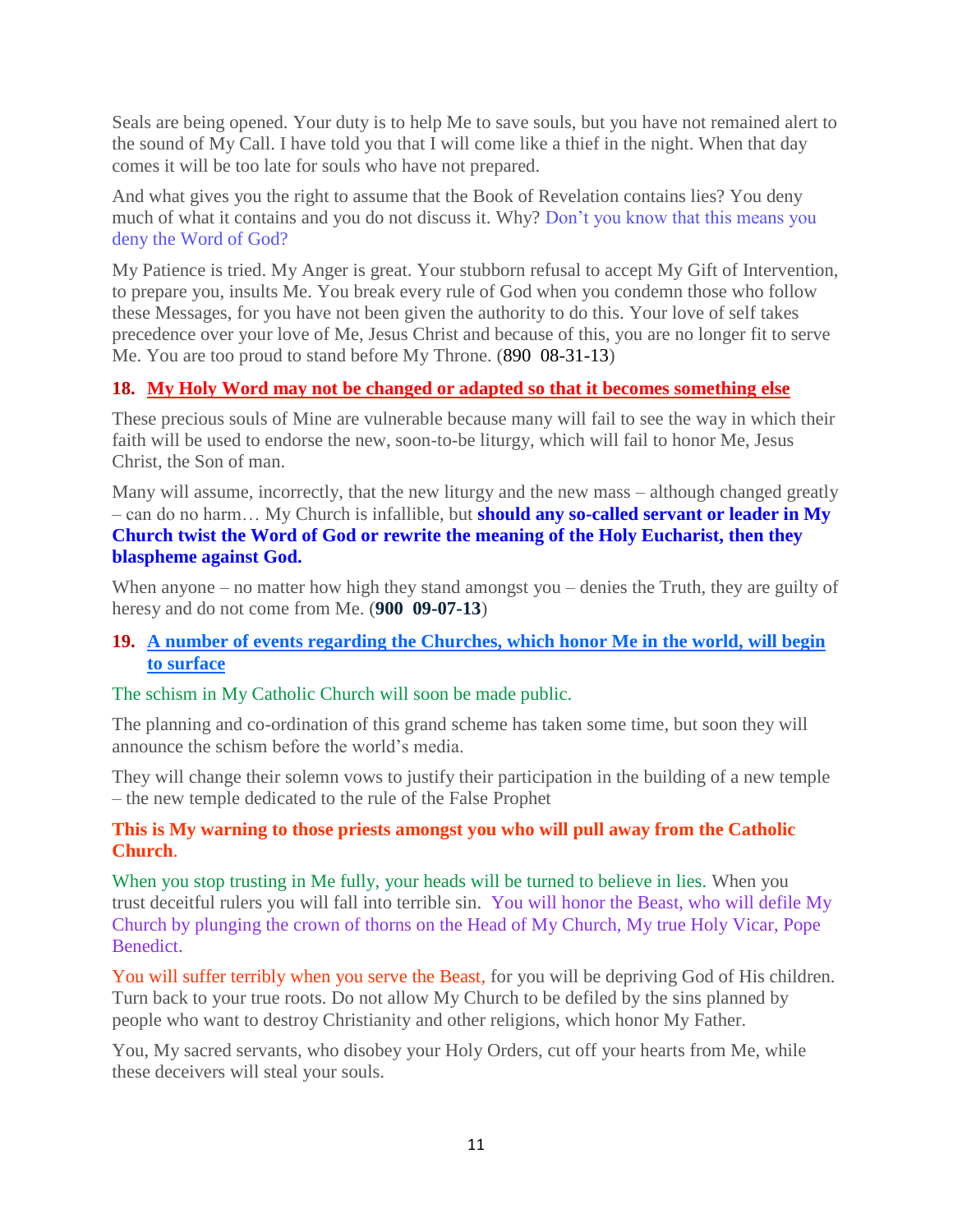The biggest sin you are about to commit is to honor a false god. Dressed in jewels, he will be charming, subtle and with a seemingly good grasp of the Teachings of My Father's Book. You will fall under his spell. He will twist My Teachings so they become heresy.

This religion, an alternative to the Truth of God, is worthless. Yet it will have an exterior of charm, love and wonder, and dressed with new gold and precious stones, it will feature as the new one-world religion on all altars. (609 11-14-12)

# **20. [My beloved priests and sacred servants, fear not My Word](http://www.thewarningsecondcoming.com/my-beloved-priests-and-sacred-servants-fear-not-my-word/)**

During My time on earth, the priests of the day, the Pharisees, did all they could to argue with Me. They tried, at every opportunity, to trip Me up, ask Me questions, designed to make Me contradict the Word of God, but they failed.

You see, although they practiced their religion; held many elaborate ceremonies, decked in expensive robes, they lacked one thing. They did not possess one ounce of humility for they, mistakenly believed that, **because of their role as sacred servants that they were above their brethren.**

They talked, preached and presented in open places, as prophets, the Holy Word of My Father. Yet, they did not really understand the promise made by My Father, nor the lessons He gave to them through the prophets. **They failed to accept that the time for the coming of promised Messiah was taking place within their own time.**

They believed that this event would take place in the future.

Their education meant that they believed that only they could interpret Holy Scripture correctly. My Word was treated as Heresy.

#### The same is true of today. So few of My sacred servants are prepared for My Second Coming. Their certification as Holy Ministers in My Church can create division, which I have not authorized.

These learned men of theology with many years of training fail to understand My Teachings; the prophecies or the way in which I speak.

To those of you who question My Word or try to create disparity, by comparing it to your own flawed knowledge of Holy Scripture, you must stop now.

Those of you who reject Me, because you are cautious and worried that it is not I, your Jesus, who speaks, then I forgive you. I understand how difficult it is but, in time, you will feel My Love envelop you. **For those of you who refuse to listen to Me, then you are guilty of the sin of pride.** To those of you who publicly denounce My Word, pull it apart and claim that My Messages come from the Evil One, then you are lost to Me. So far removed are you, despite your arrogant belief that your knowledge of spiritual matters from books, makes you more worthy to speak in My Name, that you must know this.

Bring me a simple soul, with a purity of heart, who loves Me because of who I Am and they will join Me in Paradise. Bring to Me a soul, full of pride, who shouts at the top of his voice the Word of God, and I will cast him aside. Trust in Me with a humble heart and I will pour My Graces over you.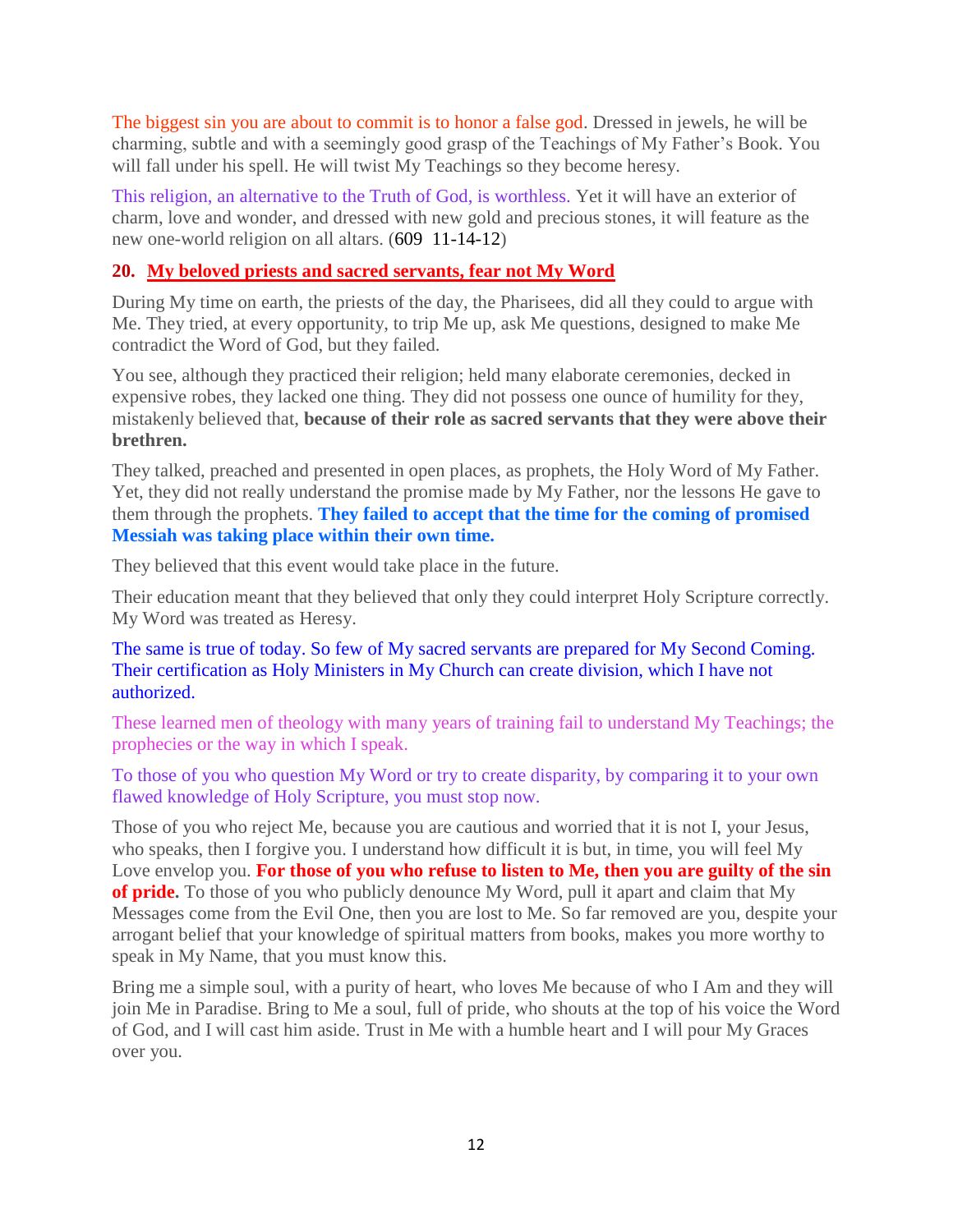O Come to Me, My sacred servants. I give you the Truth because I want you to renew your allegiance to Me. Disobedience to My Teachings and failure to acknowledge your weakness drives a wedge between us.

You must listen. If you do have doubts then I accept this. If you, however, try to harm My Prophets you will suffer for this. Far better for you to remain silent. You must be willing to listen and humble yourselves before My Eyes. Only then will you be fit to represent My Body on earth. (616 11-23-12)

**21. [My priests, you must not offend Me by declaring Me to](http://www.thewarningsecondcoming.com/my-priests-you-must-not-offend-me-by-declaring-me-to-be-a-liar/) be a liar** (619 11-27-12)

# **22. [Traitors of My Holy Word, sent through God's Prophets, will, I solemnly promise,](http://www.thewarningsecondcoming.com/traitors-of-my-holy-word-sent-through-gods-prophets-will-i-solemnly-promise-result-in-the-wrath-of-my-father/)  [result in the Wrath of My Father](http://www.thewarningsecondcoming.com/traitors-of-my-holy-word-sent-through-gods-prophets-will-i-solemnly-promise-result-in-the-wrath-of-my-father/)**

Human reasoning, while important in the role of discernment, plays a very small part in recognizing My Word.

You, who sin against Me by preventing the Word of God from being heard in these times, will be cast away. My patience is weary. My worries intense. My pain excruciating. You are trying to deceive My followers, whose role in leading My remnant army is paramount. For this you will be punished.

#### **I plead with you to ask Me to come to you so that I can give you solace, for make no mistake, you are troubled souls and your sins are known to Me.**

Your arrogance is offending and insulting to My Father. Your willingness to sacrifice your own souls, because of your ambition to be seen as intelligent and authoritative spokespersons for Me, is disgusting in My Eyes.

Traitors of My Holy Word, sent through God's prophets, will, I solemnly promise, result in the Wrath of My Father. Your punishment will be swift. Your time is limited. You have but a short time in which to choose which master you really serve. (634 12-12-12)

# **23. [Ignore questions or demands made of you to change My Words](http://www.thewarningsecondcoming.com/ignore-questions-or-demands-made-of-you-to-)**

To those of you who continue to try and trip Me up, by challenging and criticizing My Holy Word, know that you are but a poor weak sinner. It is not that you ask questions for the good of your soul, which I find displeasing. It is your refusal to accept that I, Jesus Christ, could ever communicate to the world as I do now.

If you take My Word and twist it to suit your way it will become meaningless. If you then tear it apart, in order to defy this, My Holy Mission to save this last generation, then you will be thrown to one side. **(667 01-13-2013**)

# **24. [Soon My Beloved Pope Benedict will guide God's children from his place of exile](http://www.thewarningsecondcoming.com/soon-my-beloved-pope-benedict-will-guide-gods-children-from-his-place-of-exile/) (742 03-29-13)**

# **25. [They will be accused of crimes against the Seat of Peter and will be publicly humiliated](http://www.thewarningsecondcoming.com/they-will-be-accused-of-crimes-against-the-seat-of-peter-and-will-be-publicly-humiliated-in-my-holy-name/)  [in My Holy Name](http://www.thewarningsecondcoming.com/they-will-be-accused-of-crimes-against-the-seat-of-peter-and-will-be-publicly-humiliated-in-my-holy-name/)**

Those who remain loyal to Me, and those who reject the abomination, will be guided by Peter the Apostle, who sat in the first Seat of Rome. He will guide My beloved Benedict, who will, as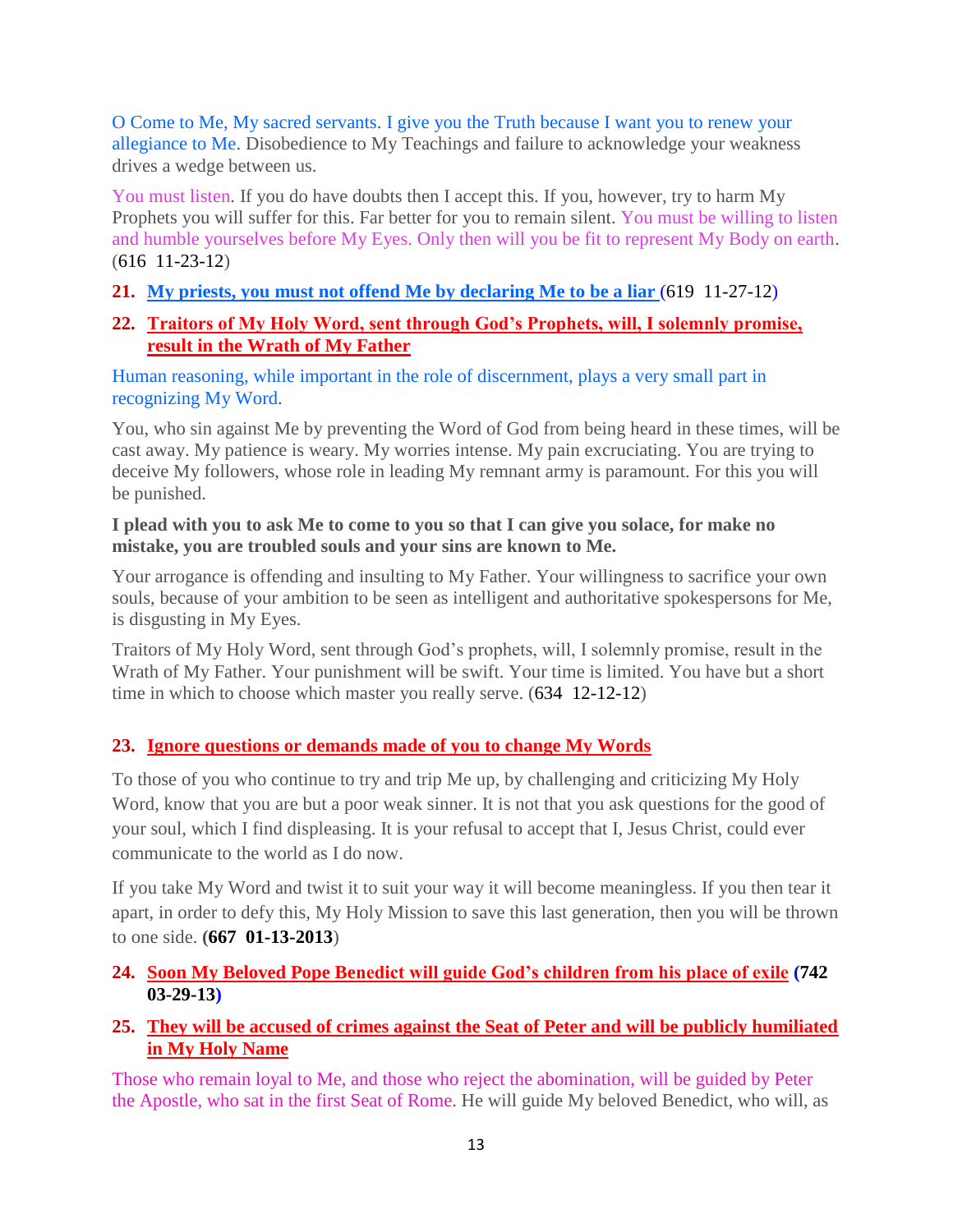foretold, help them to see the Truth. He will have to witness the horror, but he will be supported by those who have sworn allegiance to the One True Word of God.

And so the schism will begin. Those who follow the false doctrine, where I, Jesus Christ, am not revered, will be torn to shreds by the Beast and his demons. Those innocent servants of Mine, who have not accepted these Messages so far, will now come running to Me for comfort. My prophecies do not lie, and very soon many of these poor souls will be cast away from the Holy See. They will be accused of crimes against the Seat of Peter and will be publicly humiliated in My Holy Name. (776 05-02-13)

# **26. [Those who followed the Word of God, laid down by the prophets before Me, were the](http://www.thewarningsecondcoming.com/those-who-followed-the-word-of-god-laid-down-by-the-prophets-before-me-were-the-first-to-spit-at-me/)  [first to spit at Me](http://www.thewarningsecondcoming.com/those-who-followed-the-word-of-god-laid-down-by-the-prophets-before-me-were-the-first-to-spit-at-me/)**

Nothing can prevent My Word from spreading. No voice will be loud enough. No argument will be credible enough. No venom will be strong enough. My Power is impossible to conquer. (787 05-14-13)

# **27. [Those who scream at My Word in anger and declare that It comes from Satan will](http://www.thewarningsecondcoming.com/those-who-scream-at-my-word-in-anger-and-declare-that-it-comes-from-satan-will-reside-with-the-beast-for-eternity/)  [reside with the Beast for eternity](http://www.thewarningsecondcoming.com/those-who-scream-at-my-word-in-anger-and-declare-that-it-comes-from-satan-will-reside-with-the-beast-for-eternity/)**

Soon the Truth will be difficult to discern from the lies by the new world organization, which will present the pagan new world religion.

And while My Word may seem like heresy today, as it was during My times on Earth, many of you will devour these Messages when you are starved of the Truth, when the Antichrist will control your nations**.**

Remember that I come to God's children this final time in order to fulfill My Father's Covenant. His Will, can now be done on Earth as it is in Heaven. (797 05-24-13)

# **28. [Many of you will deny Me by accepting these wicked new laws](http://www.thewarningsecondcoming.com/many-of-you-will-deny-me-by-accepting-these-wicked-new-laws/)**

My dearly beloved daughter, the difficulties facing My disciples, at this time, are twofold.

Firstly, they have to witness the lies, which are being paraded before them, by secular governments, which are being force-fed. These lies, in the form of new proposed laws, new ideas and new rules, do just one thing. They break the Laws of God. They are the laws of tolerance, which permit freely, the acts of sin to be enshrined in your constitutions and churches.

The second torment will be due to the pressures, placed upon you, for daring to speak the Truth, the Word of God. Dare to speak the Truth, My daughter, and you will be fiercely challenged. Then you will be accused of being unchristian, and lacking in tolerance. (573 10-11-12)

# **29. [To My sacred servants I say this. Do not make the mistake of your forebears who](http://www.thewarningsecondcoming.com/to-my-sacred-servants-i-say-this-do-not-make-the-mistake-of-your-forebears-who-rejected-me-when-i-came-the-first-time/)  [rejected Me when I came the first time](http://www.thewarningsecondcoming.com/to-my-sacred-servants-i-say-this-do-not-make-the-mistake-of-your-forebears-who-rejected-me-when-i-came-the-first-time/)**

I need your help, your love and your loyalty. Remember it was because of Me that you took your sacred vows. Now that I call out to you do not reject Me. Embrace Me and allow Me to guide you so that you can lead My Remnant Church and salvage souls. **(**402 04-24-12**)**

# **30. [All mankind will have free will until their will unites with the Divine Will of the Father](http://www.thewarningsecondcoming.com/all-mankind-will-have-free-will-until-their-will-unites-with-the-divine-will-of-the-father/)**

**They know that they have been created out of nothing by God, the Father, yet they choose to ignore God.** They use My name in the most casual way many, many, times and My name is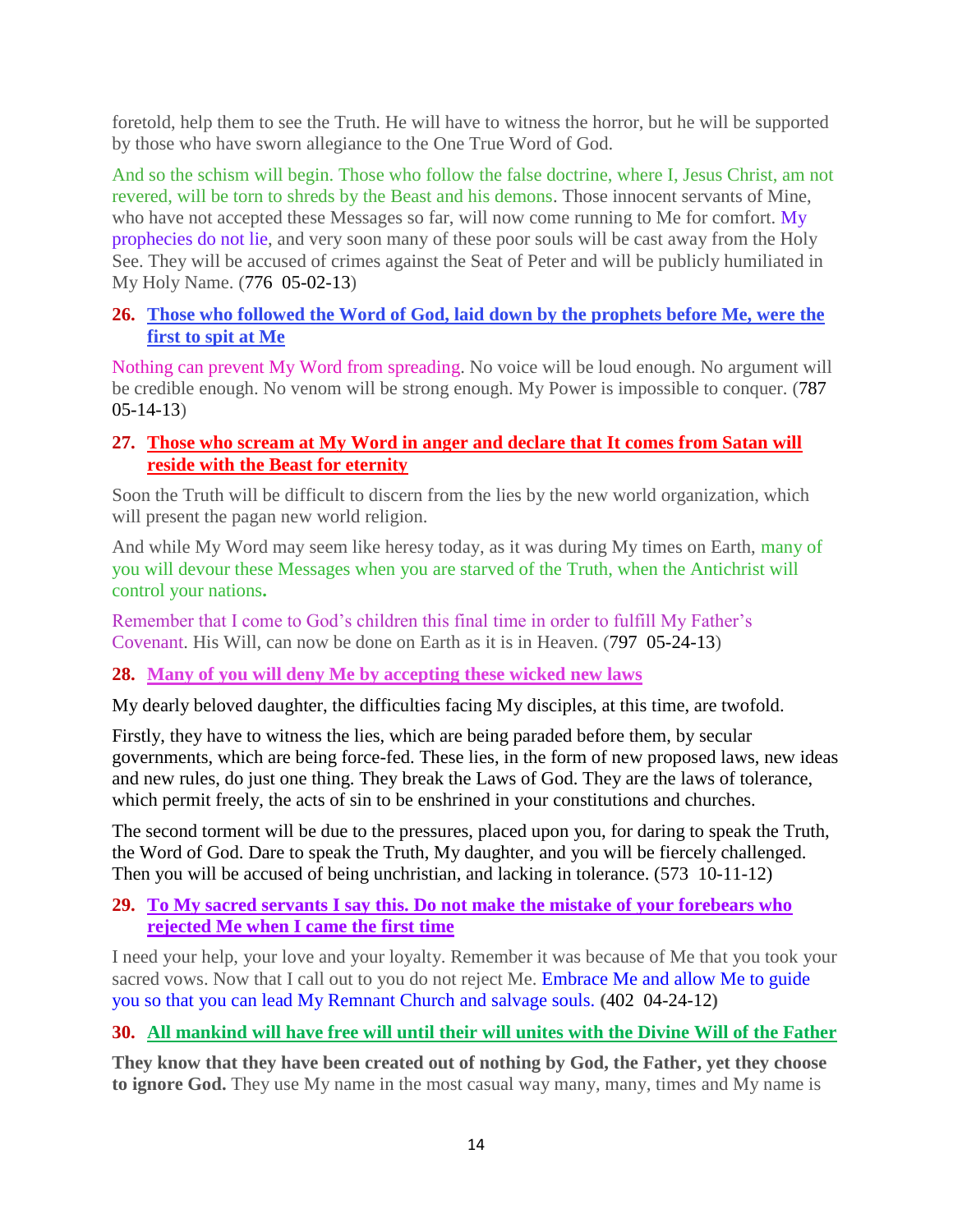included in the curses spewed by those possessed by demons. It is only when people are afflicted by tragedy that they stop and think of death and any future life they believe may be ahead.

**This is why I sometimes punish those souls, out of My Mercy, to bring them to their senses so I can save them.** Through suffering, all those material attractions, sought out by the senses, will become meaningless and be seen for what they are. Fleeting novelties which will vanish within a short period of time. **(**403 04-25-12**)**

# **31. [When you spread hatred about Prophets sent from Heaven,](http://www.thewarningsecondcoming.com/when-you-spread-hatred-about-prophets-sent-from-heaven-you-are-guilty-of-a-sin-which-has-enormous-consequences/) you are guilty of a sin [which has enormous consequences](http://www.thewarningsecondcoming.com/when-you-spread-hatred-about-prophets-sent-from-heaven-you-are-guilty-of-a-sin-which-has-enormous-consequences/)**

**When you spread hatred about the Prophets sent from Heaven, you are guilty of a sin which has enormous consequences. Because by doing so, you not only proclaim a lie, you obstruct the Word of God.**

# *Message for the Clergy:*

When you publicly denounce My Messages and prevent Me, your Jesus, in this Mission for saving souls, you commit the greatest sin of all. **Many of My sacred servants will side with the persecutors of My Church. The seduction has already begun.** You are being prepared by the Deceiver to reject Me and your pride prevents you from seeing this. Listen to My Word before you condemn my Prophets. Never denounce any of my messages without praying for discernment. Even then you must be careful that you do not deny God's children the gift of the graces I now bestow on those poor souls who are starved of the Truth of My Teachings.

To those who openly reject My Word, given to this Prophet, know that you will beg me for forgiveness when the Truth is revealed. By then, for those who are responsible for turning souls away from My Word, it will be too late… **Those souls lost to me, because of your wicked tongue, will have no eternal life.** Reject My Word now, or denounce my message for having errors, and you will be cast aside. You are not fit to lead my flock. (464 06-24-12)

# **32. Sacred Servants, you will be led towards the False Prophet**

Come to Me. Hear Me now. Your suffering will be difficult, for Satan will not give you a moment's rest.

He knows that I am making myself known not just through My end-time Prophet Maria, but through many souls. Those souls of mine, chosen to be the end time messengers will be the ones who will be blocked by My sacred servants the most. You will, sadly, be led by the Deceiver towards the false prophet instead and his minions who spew lies and untruths everywhere. For those of you quick to condemn my messengers, be very careful. **You, My sacred servants, will be the main target of the Deceiver.** It will be your minds which will be turned the other way first. For when you turn your back on Me, your Divine Savior, **you will then steer My people in the wrong direction.** Unwittingly you will prevent them from hearing the truth from My divine lips. You will starve My children of the nourishment essential to their spiritual growth.

Know now that the end times are upon you. **Do not squander the time you have left living in a vacuum of lies and confusion.**

The battle has begun and My remnant church will be saved as it marches with Me to My Glorious New Reign. (306 01-17-12)

# **33. [Call to Clergy: Prepare My flock for My long awaited Second Coming on earth](http://www.thewarningsecondcoming.com/call-to-clergy-prepare-my-flock-for-my-long-awaited-second-coming-on-earth/)**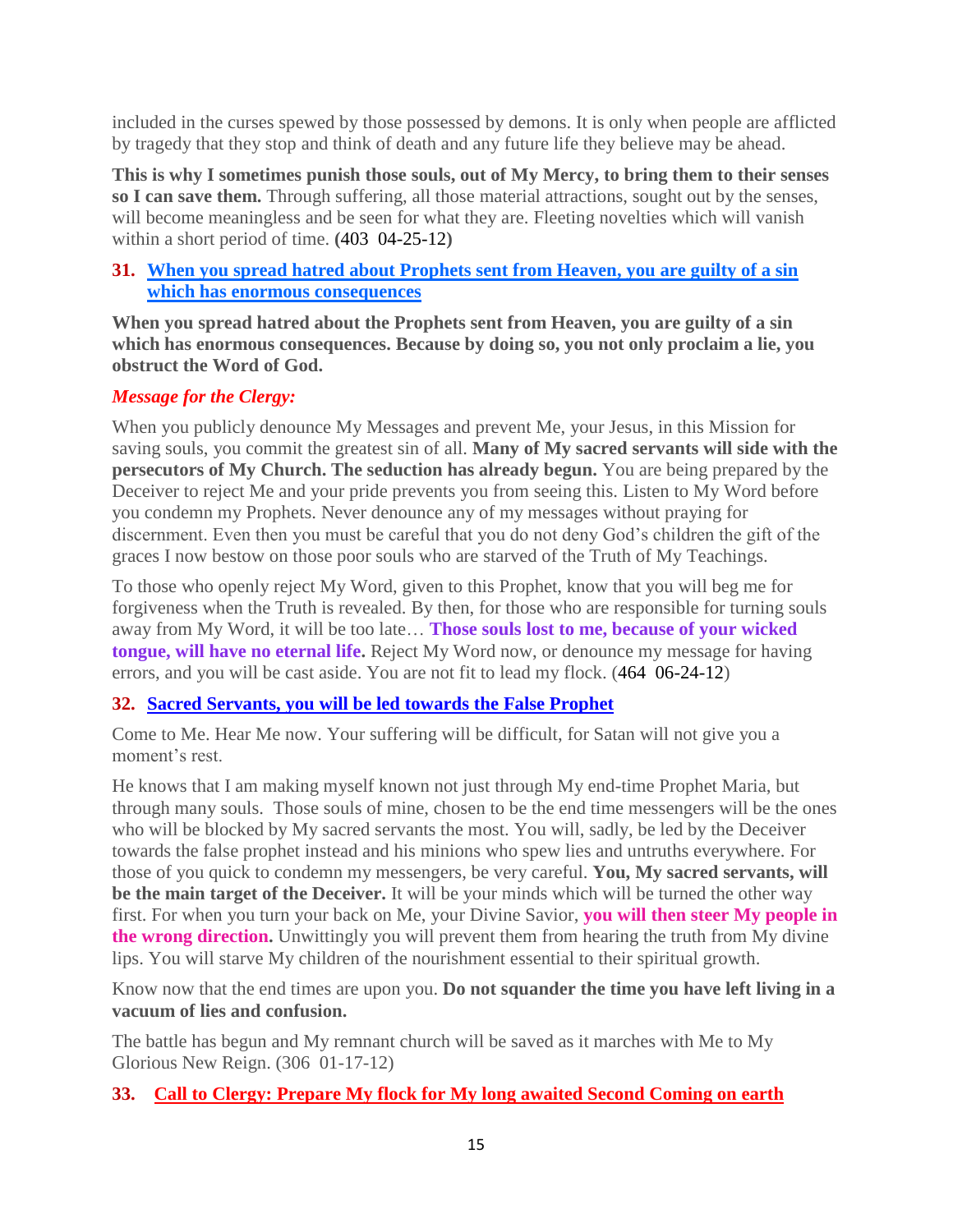My beloved sacred servants, priests and all religious clergy within the Holy Catholic Church, know that I love all of you. So many of you have given up your lives for Me with generosity of heart. You will need to lean on Me now. You must pray for guidance to remain strong in your faith and for discernment at all times.

**Never take your eyes off Me for one moment.** I need you to prepare My flock in order to welcome Me during My long awaited Second Coming on earth. You will need to persevere and not allow your love for Me to be dissuaded, no matter how much pressure you are put under.

**You are my true disciples** and I must urge you to take up your weapons to save My Church. This very Church founded on the Rock by My beloved disciple Peter will never fail. (316 01-27- 12)

# **34. [Message to priests, bishops and cardinals about False Prophet](http://www.thewarningsecondcoming.com/message-to-priests-bishops-and-cardinals-about-false-prophet/)**

My Holy Vicar **Pope Benedict needs your prayers**. Pray for him daily for he needs protection on every level to take him through the torment that lies ahead. It is important that My followers keep alert to a**ny new Pope that may come forward for he will not be from God**. Please urge all My sacred servants to prepare for the terrible challenges, the most daunting they will ever have to face in their ministry. It will take great courage to stand up to the truth of My teachings. So many of My sacred servants are blind to the promises I made when I said I would come again. (108 06-07-11)

## **35. [Call to priests and nuns in the Roman Catholic Church](http://www.thewarningsecondcoming.com/call-to-priests-and-nuns-in-the-roman-catholic-church/)**

I need your support, more than ever. I **need you to administer the Sacraments** to a starving and disillusioned congregation. Please do not desert Me especially at this time when Satan has infiltrated the Christian Church with his followers.

Turn now and pray hard to **salvage yourselves from the False Prophet** who walks in the corridors of power within the Vatican. He will rise shortly. Do not turn to him or you will be lost to Me forever. This is My promise. Kneel down in humility and call in the Holy Spirit to enlighten your soul so that you will be able to discern the truth from the lies which you will be forced to swallow by the False Prophet. (148 07-25-11)

## **36. Message to the Clergy – [do not allow bullying by](http://www.thewarningsecondcoming.com/message-to-the-clergy-do-not-allow-bullying-by-secular-societies/) secular societies**

I call on you, my sacred servants and my Holy Vicar to read My words to mankind now. Never before have you needed my intervention in worldly events as you do now. Remember that I rose from the dead and promised I would come back. How prepared are you now? How often do you remind My children of the need to redeem themselves in my eyes? How often are you willing to hear the sins of My children when you are so busy? The time is not being afforded to the hearing of confessions. You have let me down, my sacred servants, and for that you offend me greatly. To deny My children the right to the sacraments is unforgivable. Wake up now and follow My instruction. Do your duty to My children as you promised Me through your Sacred Vows. Please do not turn your back on My teachings... Hear Me now. Heed My warnings and prepare my flock so that they can seek redemption for their sins now. Move then so that my Church will continue to fight for the truth of My teachings and **not allow the bullying from secular societies to push you into a corner cowering with fear.** For if you do that, you will be succumbing to the temptations of the Evil One whose lies have already destroyed much of my Church. (176 08-27- 11)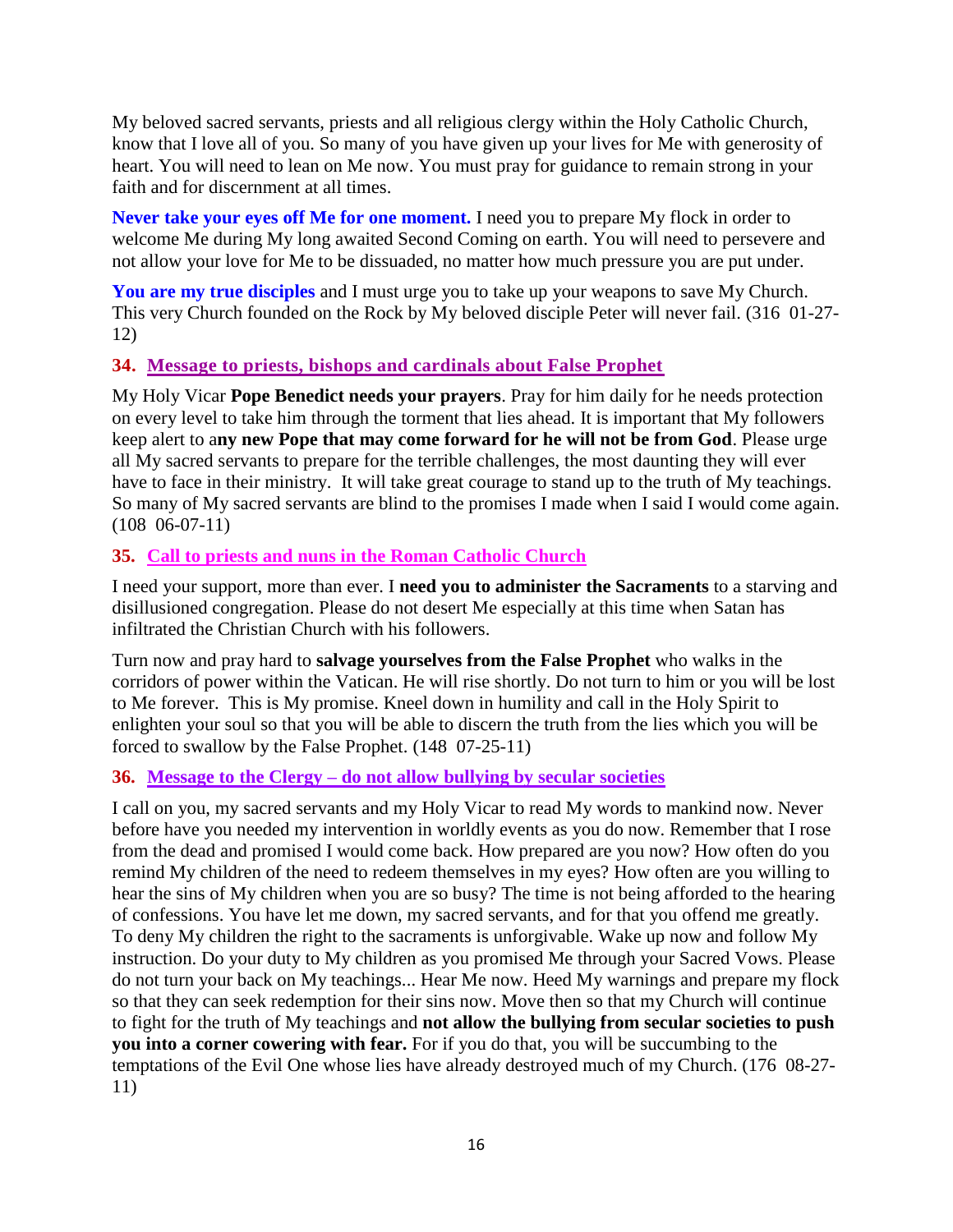# **37. [The rest of My sacred servants will sign a pledge of allegiance to the new One-world](http://www.thewarningsecondcoming.com/the-rest-of-my-sacred-servants-will-sign-a-pledge-of-allegiance-to-the-new-one-world-religion/)  [Religion](http://www.thewarningsecondcoming.com/the-rest-of-my-sacred-servants-will-sign-a-pledge-of-allegiance-to-the-new-one-world-religion/)**

More of My sacred servants are, at last, responding to My Call, although by doing so it means a very lonely journey for them. Their duty is to their superiors, for I have given My Church on Earth the authority to assert itself over all of God's children. They, My sacred servants, must adhere to all instructions given to them by My Church, until the day My Sacraments are changed. Then, their duty will be to Me.

To those of My sacred servants who do not believe in the prophecies foretold, where My Church on Earth will be destroyed from within, you need to pray, so that I will keep you strong and loyal to My Teachings, until the day of darkness will wipe out all Presence of Me in the Holy Tabernacles around the world. For when that happens, your only duty will be to Me, Jesus Christ.

#### If, and when, you are instructed to reject the Truth of My Church on Earth, then this is when you will have to discern.

This day has not yet come, but when you are asked by those within your highest ranks to discard the Holy Eucharist, you will know then that you were given the Truth.

It will only be the brave and the courageous amongst you, who will stand up for the Truth, when they try to make you accept pagan lies, who will remain loyal to Me. You will continue to administer the Sacraments of Baptism, Holy Communion, Confession, Confirmation, Marriage and Extreme Unction.

The rest of My sacred servants will sign a pledge of allegiance to the new one-world religion. It will be then that you will be divided into two – those who follow the Truth and those who will accept laws, which amount to only one thing – the adulation of false gods and the condoning of sin. (807 06-05-13)

# **38. [You will be accused of plotting against My Own Church, yet your only crime will be to](http://www.thewarningsecondcoming.com/you-will-be-accused-of-plotting-against-my-own-church-yet-your-only-crime-will-be-to-uphold-the-truth/)  [uphold the Truth](http://www.thewarningsecondcoming.com/you-will-be-accused-of-plotting-against-my-own-church-yet-your-only-crime-will-be-to-uphold-the-truth/)**

The Truth will save your soul and when you spread the Truth, it will bring Me more souls. By these means, I will defeat the Beast. (826 06-30-13)

# **39. [To priests: The day you will be asked to deny My Divinity is not far away](http://www.thewarningsecondcoming.com/to-priests-the-day-you-will-be-asked-to-deny-my-divinity-is-not-far-away/)**

You must be careful. You must adhere to the rules of My Church on Earth, once they remain as they have been and are not changed.

All other religions, creeds, faiths and doctrines, which honor My Father, but which do not acknowledge Me, Jesus Christ, will be taken under the wing of the Antipope. You, through the power of the Beast – as is his way – will be coaxed to embrace your fellow brothers and sisters. All faiths, which honor God, you will be told, are united as one in the Eyes of God. When you object, you will be scolded. When you explain that the only way to God, My beloved Father, is through Jesus Christ, this is what you will be told:

"You do not understand that God loves all His children, therefore, by not showing love and compassion for His Church by embracing them – including their faiths – you are a hypocrite."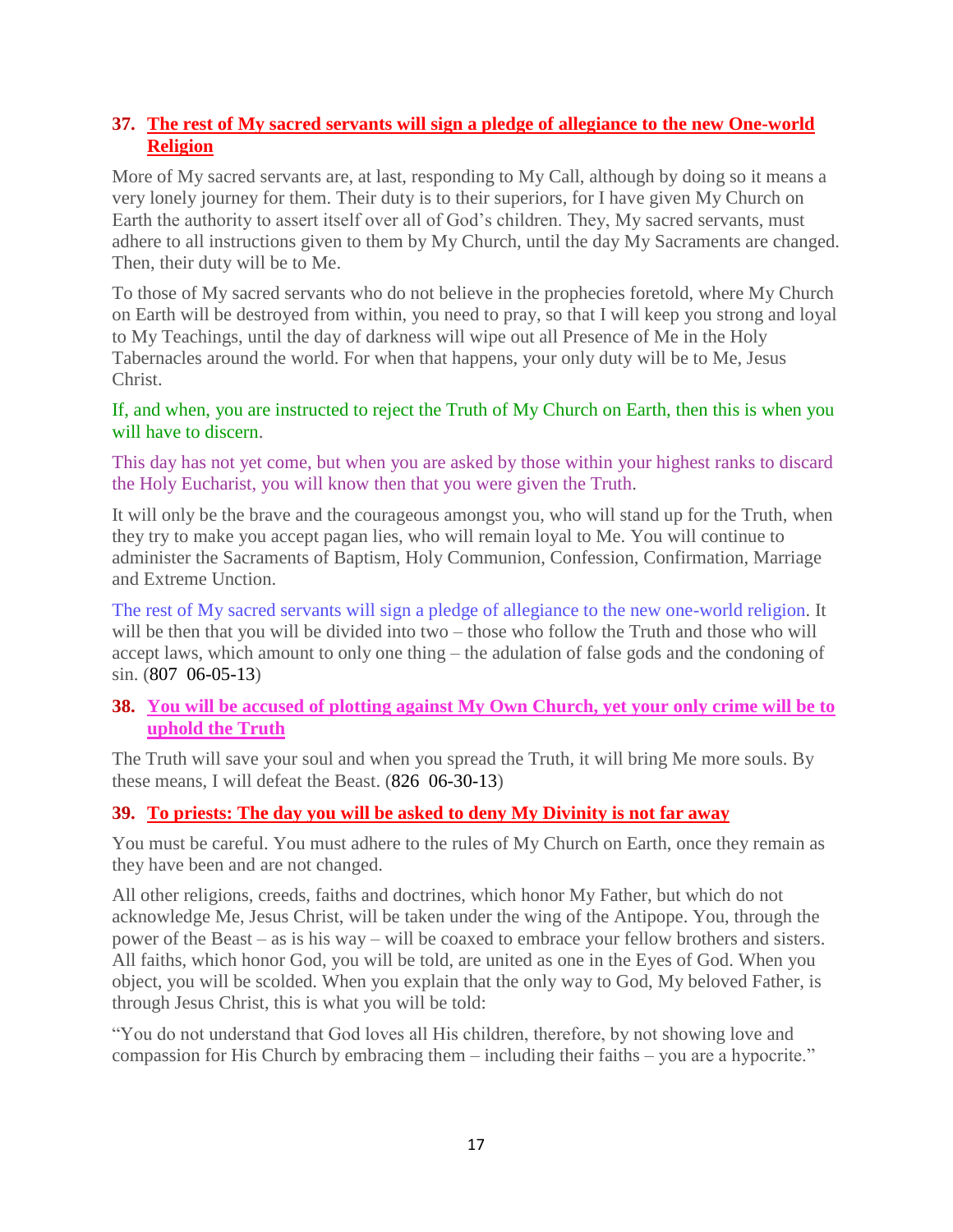Now, know this. **When you accept that all religions must be embraced as one – that you have to move to one side to show respect to those creeds, which do not acknowledge the Son of man – then you will be guilty of a terrible sin. You will then be denying Me.**

To those who may be led into this deceit, know that other signs will emerge, which point to one thing – My Divinity will no longer be proclaimed.

**Your churches will see new crosses emerge where the head of the Beast will be embedded within them; your altars will be changed and will mock Me.** Every time you see new and unusual symbols in My Church, look carefully because the Beast is arrogant and he flaunts his wickedness by displaying signs which honor him.

If you love Me, I will grant you the Graces to see the Truth, for I will never forsake you. The time is close and you must prepare yourselves, for the darkness will descend soon. Those of you who are blessed with the Light of God will suffer at the hands of My enemies.

Remember these Words, recite them and I will reveal the Truth to you, through the Gift of the Holy Spirit.

**Crusade Prayer (114) For Priests to receive the Gift of Truth** (See the Crusade Prayers Book).**(** 839 07-15-13**)**

# **40. [Mother of Salvation: Soon you will be asked to give out a substitute for the Holy](http://www.thewarningsecondcoming.com/mother-of-salvation-soon-you-will-be-asked-to-give-out-a-substitute-for-the-holy-eucharist-which-will-not-be-the-body-of-my-son/)  [Eucharist, which will not be the Body of my Son](http://www.thewarningsecondcoming.com/mother-of-salvation-soon-you-will-be-asked-to-give-out-a-substitute-for-the-holy-eucharist-which-will-not-be-the-body-of-my-son/)**

My Son's Church is now to be scourged, during what will be the first stage of His Crucifixion on Earth in these times. They will take His Body – through the Holy Eucharist – and insult Him as well as degrade Him. Many signs will be seen of this, as every disrespectful and devious gesture will be made, in order to curse Him. When they have vilified His Most Holy Eucharist, they will then throw It away and soon It will be very difficult to receive It. This is just one of the many plans underway to wipe out my Son's Presence in the Holy Mass. (859 08-02-13)

## **41. [Mother of Salvation: This war, to uphold the Word of God, will mean that those](http://www.thewarningsecondcoming.com/mother-of-salvation-this-war-to-uphold-the-word-of-god-will-mean-that-those-priests-who-do-remain-true-to-him-will-have-to-seek-refuge/)  [priests, who do remain true to Him, will have to seek refuge](http://www.thewarningsecondcoming.com/mother-of-salvation-this-war-to-uphold-the-word-of-god-will-mean-that-those-priests-who-do-remain-true-to-him-will-have-to-seek-refuge/)**

Those of you who will continue to perform the traditional Mass will be tormented until you agree to abandon it entirely. Many amongst your religious orders will betray you to the enemy behind your back. You will, just like my Son before you, be taken before those who claim to be your peers and be accused of heresy, for insisting on continuing to show respect for the most Holy Sacrifice of the Mass.

The new words, which will amount to the most vile desecration of my Son's Body, will be forced down upon those sacred servants who dare to object.

It will be within the Catholic Church that brother will fight brother, sister against sister, father against son, children against parent, until there are two sides.

This war, to uphold the Word of God, will mean that those priests, who do remain true to Him, will have to seek refuge. To do this you must start preparing and find such places where you will be able to offer the Holy Mass and provide the Sacraments to God's children.

I, the Mother of Salvation, will protect such refuges and by the placement of the **Seal of the Living God**, given to the world by My Father, on the inside walls, they will remain invisible to the enemies of God. (863 08-05-13)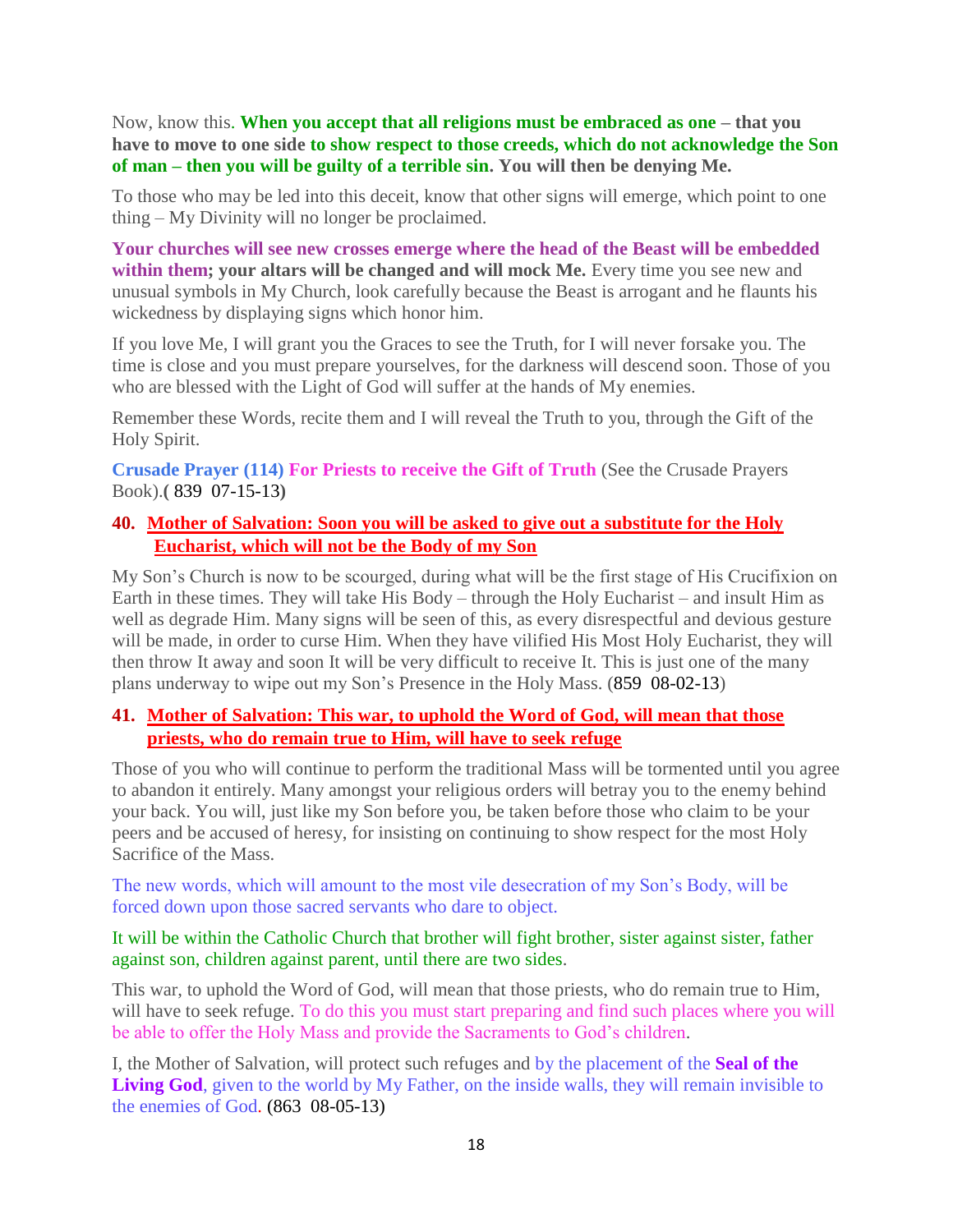## **42. [When you defend My Word, you will be deemed to be cruel, unkind and lacking in](http://www.thewarningsecondcoming.com/when-you-defend-my-word-you-will-be-deemed-to-be-cruel-unkind-and-lacking-in-sympathy-to-those-who-do-not-believe-in-god/)  [sympathy to those who do not believe in God](http://www.thewarningsecondcoming.com/when-you-defend-my-word-you-will-be-deemed-to-be-cruel-unkind-and-lacking-in-sympathy-to-those-who-do-not-believe-in-god/)**

The doors of My Church will soon be closed to those who will insist on remaining loyal to the traditional practices of Christianity. These doors will be slammed in your faces when you bear witness to Me. Your faith will be ridiculed, in the most cunning way, so that when you defend My Word, you will be deemed to be cruel, unkind and lacking in sympathy to those who do not believe in God.

#### **Warning to Priests:**

I will cut down all those of you who follow the false Church – the Church of the Beast – when it is presented to you. **Follow this new Church and you will be selling your souls to the Beast.** Instead of saving souls, in My Name, you will be responsible for handing them over to eternal Hell. **I Am** telling you the Truth now, so that you are given ample time to prepare for this day, as it is not far away. (864 08-05-13)

# **43. [Mother of Salvation: They will need to find places of refuge so that they can provide](http://www.thewarningsecondcoming.com/mother-of-salvation-they-will-need-to-find-places-of-refuge-so-that-they-can-provide-daily-masses-and-the-holy-eucharist/)  [daily Masses and the Holy Eucharist](http://www.thewarningsecondcoming.com/mother-of-salvation-they-will-need-to-find-places-of-refuge-so-that-they-can-provide-daily-masses-and-the-holy-eucharist/)**

Those priests who will refuse to accept the false doctrine will be accused of heresy and many will be publicly rebuked, for failing to obey those to whom they answer. Many will be excommunicated. Others will be martyred. Then there will be those who will lead the Church – the Church given to the world by my Son – in secret.

They will need to find places of refuge, so that they can provide daily Masses and the Holy Eucharist. They will be guided by the Holy Spirit and they will be followed by my Son's Remnant Army, who will remain fiercely loyal to His Teachings and Sacraments up to the final day.

By giving the impression that they honor the Mother of God, many Catholics will be led into a false sense of security. This will mean that any doubts, which they would otherwise have, when they witness the strange new amendments to the Mass and Sacraments, will be instantly forgotten. How this brings me great sorrow. My image will be deliberately used to insult my Son. My statue will be adorned with satanic symbols and I will be desecrated in many places by Masonic groups who have gained control. (875 08-17-13)

## **44. [Many of you, who say you serve Me, are not fit to stand up and declare yourself to be a](http://www.thewarningsecondcoming.com/many-of-you-who-say-you-serve-me-are-not-fit-to-stand-up-and-declare-yourself-to-be-a-servant-of-god/)  [servant of God](http://www.thewarningsecondcoming.com/many-of-you-who-say-you-serve-me-are-not-fit-to-stand-up-and-declare-yourself-to-be-a-servant-of-god/)**

I told you all, some time ago, to plant seeds in order to feed you and your families, during the persecution. I do this for a reason. You must plant, even just a few seeds – pure seeds, which have not been tampered with by human interference. I will then multiply the fruit, which they will yield and all will have enough to eat when the world will experience great hunger. Those days are not far away and they will come about for a number of reasons.

The crops will be contaminated through the intervention of greedy farmers. The result crops will be unfit for you to eat. Then war will mean that few men will be able to till the land. **Then there**  will be the fire, which will pour over the four corners of the earth, and everything will **become barren.** These terrible trials will be caused by the spread of evil, but many people will survive if they trust in Me. You must prepare now, as if a war is coming and as you would when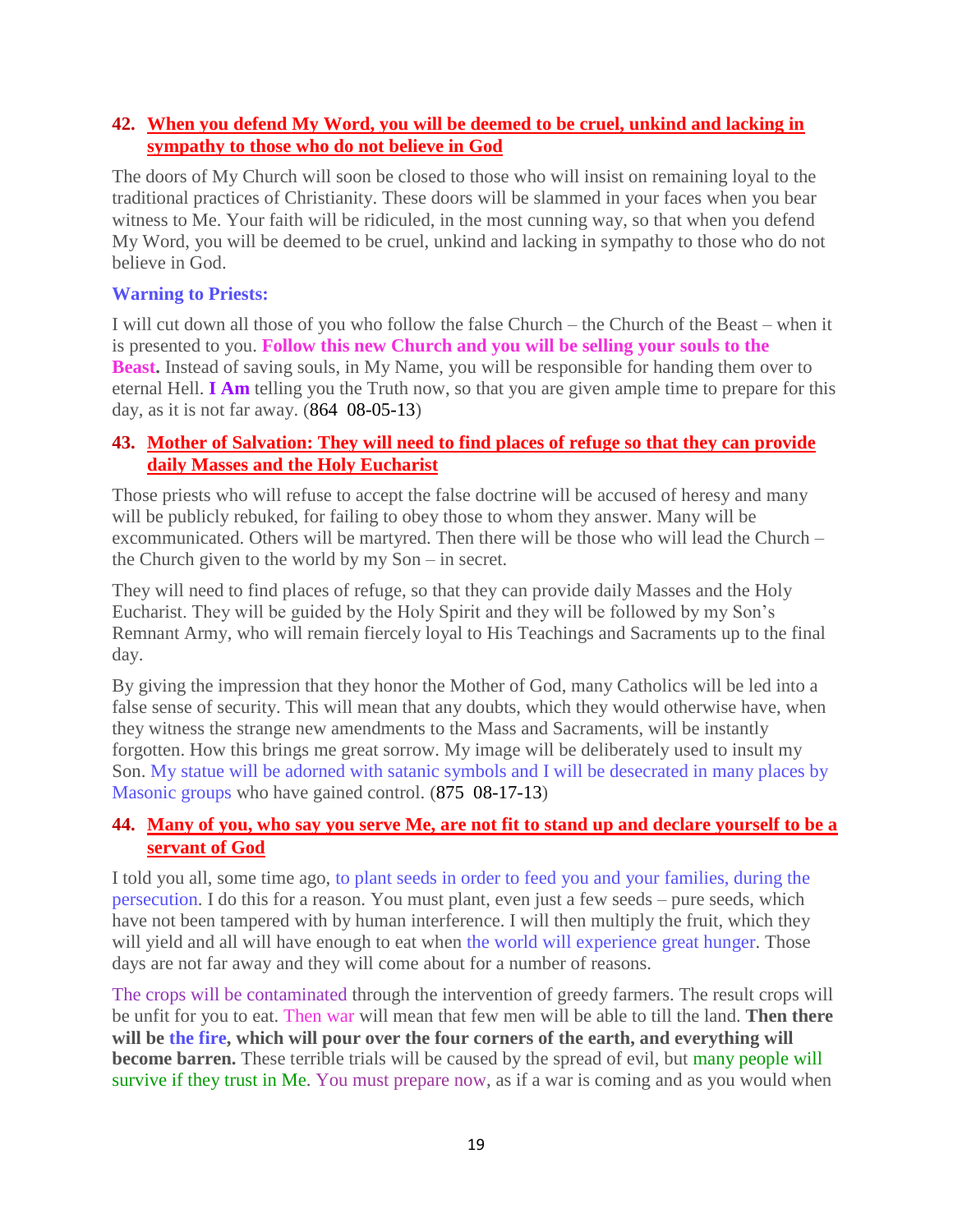food is rationed. **Have plenty of water because everything you store will be multiplied by Me.**

Please do not believe that I ask you to leave your homes for this is not necessary. A little preparation, where you offer help to each other, is all that is needed. My Precious Blood will cover all those who believe in My Warning to humanity for the time of the Third Seal to open will follow a time of war.

I call to My sacred servants, now. Who do you believe in? Me, your Jesus or the ramblings of those who claim to be experts in theology, but who are ignorant of the Truth? Wake up. The Seals are being opened. Your duty is to help Me to save souls, but you have not remained alert to the sound of My Call. I have told you that I will come like a thief in the night. When that day comes it will be too late for souls who have not prepared.

And what gives you the right to assume that the Book of Revelation contains lies? You deny much of what it contains and you do not discuss it. Why? Don't you know that this means you deny the Word of God?

My Patience is tried. My Anger is great. Your stubborn refusal to accept My Gift of Intervention, to prepare you, insults Me. You break every rule of God when you condemn those who follow these Messages, for you have not been given the authority to do this. Your love of self takes precedence over your love of Me, Jesus Christ and because of this, you are no longer fit to serve Me. You are too proud to stand before My Throne. (890 08-31-13)

## **45. [Many will betray Me by accepting falsities](http://www.thewarningsecondcoming.com/many-will-betray-me-by-accepting-falsities/)**

**I will, by the Power and the Glory of My beloved Father, give you, My cherished disciples, great strength and courage during these trials. You are being given these Gifts through the Crusade Prayers, because without them you would find it impossible to withstand the religious persecution, which lies ahead.** You are being given these Gifts so that you can save the others, who will refuse My Call from Heaven and who will wander, innocently, into the lion's den, where all Hell will break loose.

Many of My disciples, when I walked the Earth, betrayed Me on the days leading up to My Crucifixion. Imitating the Pharisees, they shouted these words: "Get away from me, You speak heresy. You mock the Pharisees, who speak in the Name of God. You are a liar and You speak evil. You are the son of Satan."

Now that I prepare all of you for My Second Coming, you will spit out these very same accusations again. I come now, through these Divine Messages from Heaven, to bring you the Truth, although you know all about Me. I do this for the Truth will be abolished in My Church. You will soon accept lies in My Name and the Truth will be nowhere to be found.

Remember these Words. (914 09-21-13)

# **46. [Mother of Salvation for priests: To remain true to the Church of my Son on Earth you](http://www.thewarningsecondcoming.com/mother-of-salvation-for-priests-to-remain-true-to-the-church-of-my-son-on-earth-you-must-be-prepared-to-feed-his-flock/)  [must be prepared to feed His flock](http://www.thewarningsecondcoming.com/mother-of-salvation-for-priests-to-remain-true-to-the-church-of-my-son-on-earth-you-must-be-prepared-to-feed-his-flock/)**

**My Son promised that He would make known His Anger when they, within His Church on Earth, crucify Him again by defiling His Body and Blood during the Holy Sacrifice of the Mass.** Thunder and lightning, followed by great storms, will sweep people off their feet. More floods will be witnessed, when the sins of man will be swept away as they begin to see punishments from God, which will pour down upon humanity.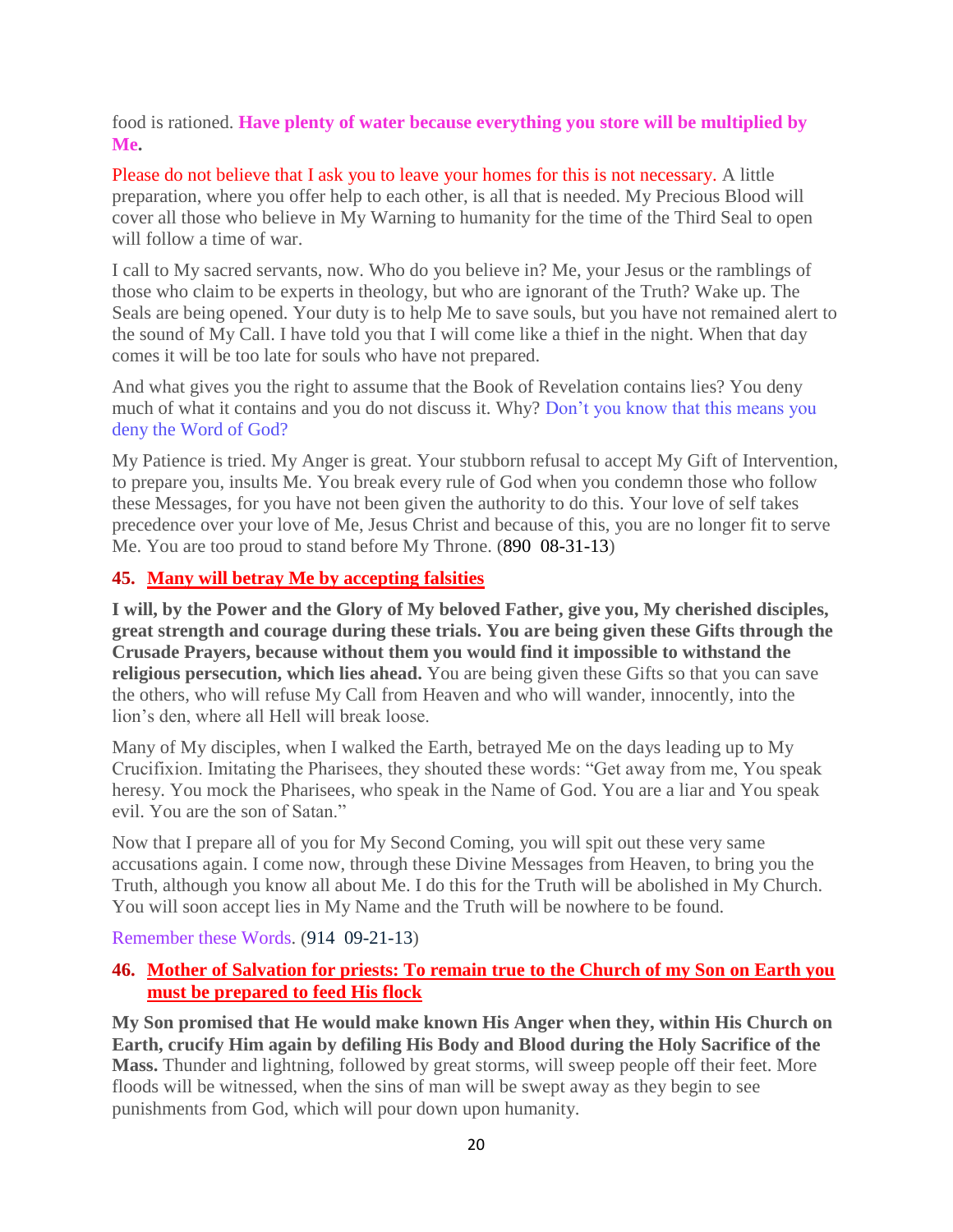It is to commemorate the death of my Son that the Holy Mass is said and where the True Presence of my Son is made known. Soon, they will not acknowledge the Truth and the new Mass will become a pagan ceremony. That day is still to come and it will happen suddenly and unexpectedly – so fast will the False Prophet move. **Now is the time for preparation. All those sacred servants, who are to remain loyal to the Most Holy Eucharist and who will adhere to the Holy Word of God, must begin their preparations now.**

**To remain true to the Church of my Son on Earth, you must be prepared to feed His flock with the Food of Life that is His Holy Eucharist. This is the vow you made to Jesus Christ when you said you would serve Him and provide His Body and Blood, through the Holy Mass, to all those who seek salvation**. This vow must be honored until the last day. (915 09- 23-13)

## **47. [Mother of Salvation: To the priests in the Catholic Church, I urge you to carry my](http://www.thewarningsecondcoming.com/mother-of-salvation-to-the-priests-in-the-catholic-church-i-urge-you-to-carry-my-most-holy-rosary-beads/)  [Most Holy Rosary beads](http://www.thewarningsecondcoming.com/mother-of-salvation-to-the-priests-in-the-catholic-church-i-urge-you-to-carry-my-most-holy-rosary-beads/)**

To the priests in the Catholic Church, I urge you to carry my Most Holy Rosary beads and a Benedictine Cross with you at all times. You must recite my Holy Rosary every single day and watch out for those in the higher ranks within the Church to see who recites my Holy Rosary in public. My Rosary is the most powerful prayer and, when said daily, will destroy the power of the Evil One. Those, whose souls have been darkened by Satan, will find it too painful to recite this prayer. (931 10-14-13)

# **48. [My loyal disciples, including priests and the sacred servants of all Christian faiths, will](http://www.thewarningsecondcoming.com/my-loyal-disciples-including-priests-and-the-sacred-servants-of-all-christian-faiths-will-remain-close-by-my-side/)  [remain close by My Side](http://www.thewarningsecondcoming.com/my-loyal-disciples-including-priests-and-the-sacred-servants-of-all-christian-faiths-will-remain-close-by-my-side/)**

I, Jesus Christ, the Lamb of God, only have the Authority to reveal to you the Truth in these times. The Truth will upset many and the Truth will be bitter to swallow, for it is of such magnitude that only those who are strong in their love for Me will be able to accept it. The Truth will, no matter how difficult it is for you to digest, set you free. It will open your eyes to evil, when it masquerades as good, to wicked men who spread blasphemy when they say they speak My Word and to My enemies who want to destroy God's children.

Many false prophets, spread in every nation, will rise to proclaim that the lies poured out from the mouth of the Antichrist, are the truth. They will also say that the Antichrist is Me. They will say everything about the Gospels, which will seem to be accurate and will use extracts from the Holy Bible, including quotes from Me, to justify their vile missions. But to those who know Me, you will always find the lie and the heresy buried within their so-called prophetic words.

They will contradict these Messages and declare My Word to be heresy. **Now is the time to shut out all those voices, which urge you to listen to them, instead of Me.** You must continue to remind yourselves of the Truth contained in the Holy Gospels. You must listen to Me, as I instruct you.

The Catholic Church will make a number of alarming statements, as to why it has to change and amend every part of its structure… Many of My sacred servants will be weeded out and made scapegoats. Many will be sought out and falsehoods, as well as other claims, will be made against their good name before they are dismissed. This is how many sacred servants will be turned away from My Church in order to allow the enemies of God to take full control from within it… My Church will become so fragmented that all trust within its walls will be broken.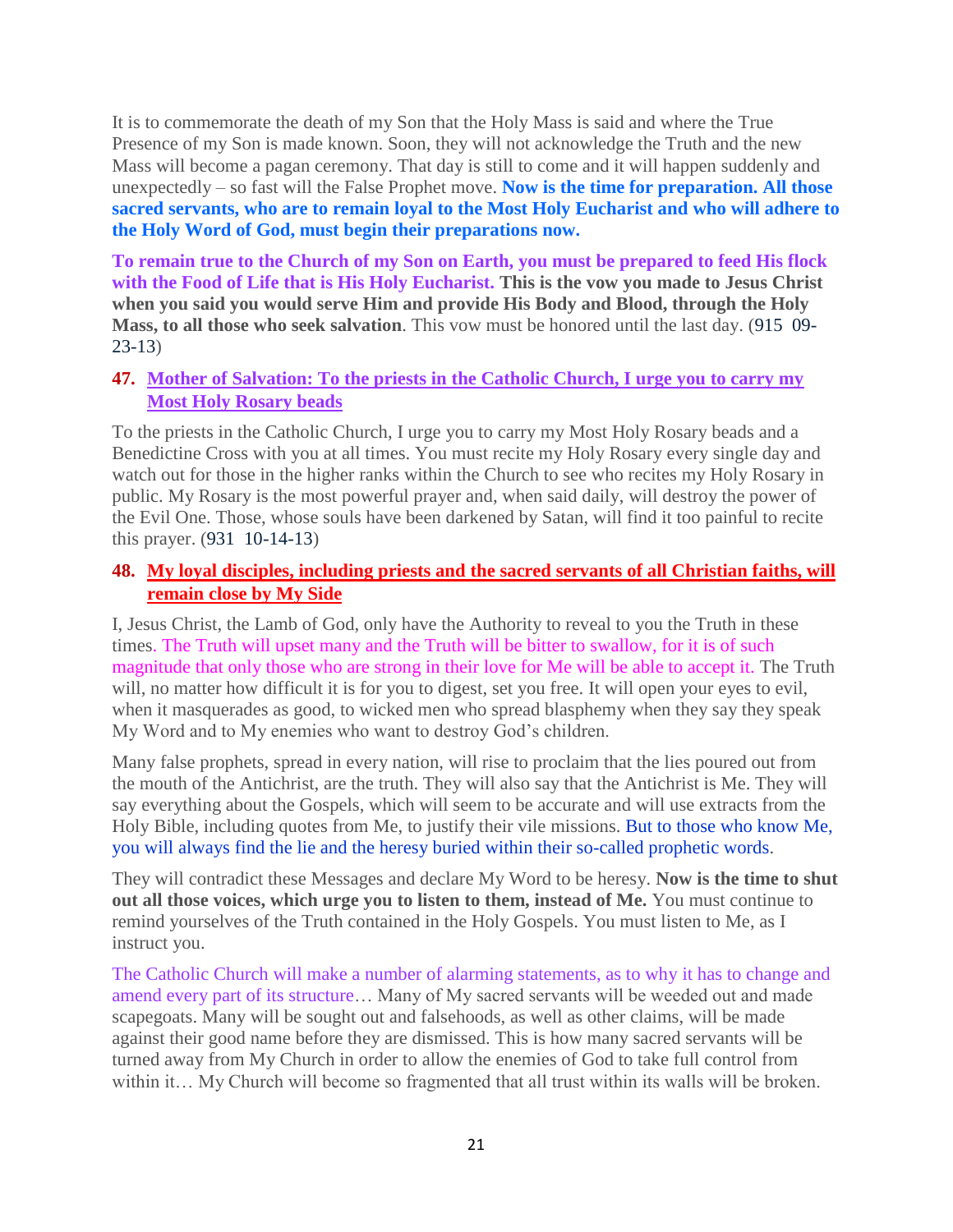This will create a great fear and then, in a manner which will not seem clear at first, the Catholic Church will become a leading force in the new one-world religion. (**951 11-01-13**)

# **49. [Mother of Salvation: When my Son's priests will](http://www.thewarningsecondcoming.com/mother-of-salvation-when-my-sons-priests-will-face-terrible-anguish-and-miscarriages-of-justice-they-must-call-on-me/) face terrible anguish and [miscarriages of justice, they must call on me](http://www.thewarningsecondcoming.com/mother-of-salvation-when-my-sons-priests-will-face-terrible-anguish-and-miscarriages-of-justice-they-must-call-on-me/)**

**When the day comes and when they are called to swear an oath, which will deny the Divinity of my beloved Son, Jesus Christ, they must never doubt the real intentions of those who demand this of them. When they are asked to renounce the meaning of the Holy Eucharist and accept a new interpretation, they will know then that the hour has come. That will be the day when the rot will set in and the crumbling of the walls will be witnessed under the roofs of churches everywhere.**

I desire that all priests, who will have to face these sorrowful trials, recite this *Crusade Prayer (135)* **To defend the Truth (See** Crusade Prayers Book**)** (1,034 02-06-14)

# **50. [Many of you who say you love Me now, will betray Me just as Judas did](http://www.thewarningsecondcoming.com/many-of-you-who-say-you-love-me-now-will-betray-me-just-as-judas-did/)**

**Every creature in Heaven, on Earth and under the Earth will kneel before the Lord – all,**  without exception. But man, weak and fallen, does not give Glory to God – even the most devout and holy – when he fails to surrender completely before My Father, through Me, His only Son, Jesus Christ. **As long as the spirit of evil exists in the world, man is not worthy to stand before Me. You cannot kneel before Me, when you are full of your own self-importance.** I cannot hear you, when you shut Me out, like the tyrants you become, when Satan fills your minds with sins of the senses. Only those who come before Me clean, having been reconciled with Me, can truly be united with Me.

When you walk as kings and dictate to others, when seated upon earthly thrones, you can never be servants of Mine. **When you truly serve Me, no matter what your role is, you will always speak the Truth. You will always know that when you proclaim My True Word, It will always bring upon you much criticism.** Soon, the True Word will no longer be spoken, by those who infiltrate My Church in the highest echelons, pretending to love Me but who, in reality, detest Me. Then, in order for you, the faithful, to remain in Me and with Me, you will need much courage.

You must recite the **Crusade Prayer (136) To keep Your Word** to help you to remain true to My Word. (See the Crusade Prayers Book) (1,051 02-22-14).

# **51. [Oh woe to those chosen by the Lord to serve Him in the last days, for they will not be](http://www.thewarningsecondcoming.com/oh-woe-to-those-chosen-by-the-lord-to-serve-him-in-the-last-days-for-they-will-not-be-awake-to-my-call/)  [awake to My Call](http://www.thewarningsecondcoming.com/oh-woe-to-those-chosen-by-the-lord-to-serve-him-in-the-last-days-for-they-will-not-be-awake-to-my-call/)**

**The world today may have made great advances in medicine, in technology and in knowledge, but they have traded in the wisdom of what is necessary to enter My Kingdom in exchange for money, wealth and power.** All things of this world – money, power, possessions, positions of power in government – are nothing in My Eyes. I can wipe them away with just one swipe of My Hand.

**The only choice you can make is to become a true child of God, without Whom you are nothing.** It is not who you are, what position you hold in this life, what part you play that counts. It is only because you are loved by God that you will be saved. No man is fit to stand before Me. No man is so pure of soul that he can attain Sainthood. No one amongst you can be elevated to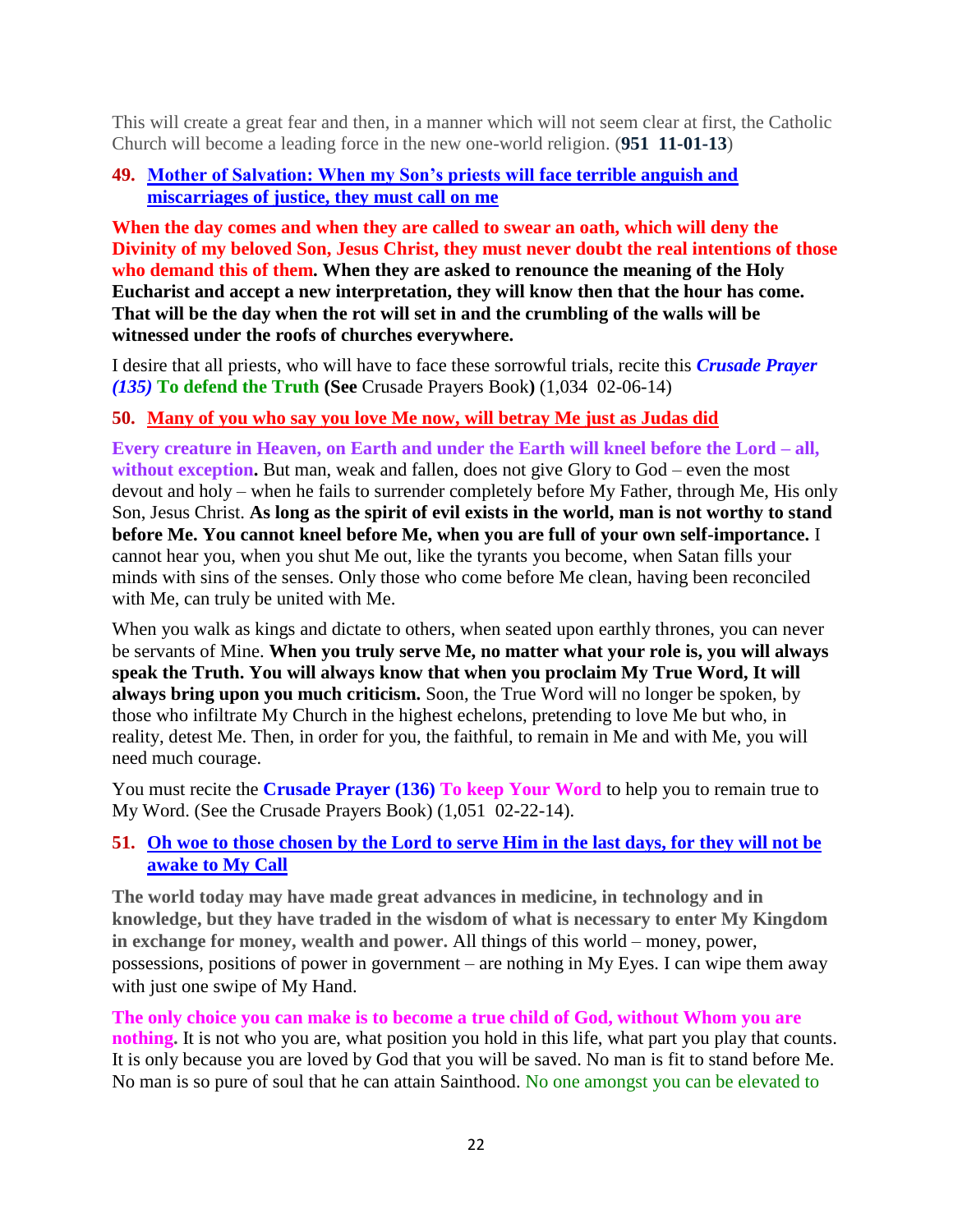My Kingdom on your merits. It is only because of My Mercy that you will be made worthy to live Eternal Life. (1,082 03-30-14)

#### **52. [You will know these traitors by their symbolic gestures, which insult My Divinity](http://www.thewarningsecondcoming.com/you-will-know-these-traitors-by-their-symbolic-gestures-which-insult-my-divinity/)**

Those who are My enemies are not those who do not believe in Me. No, they are the ones who know well Who **I Am**, but who hate Me. Not all of them understand why they hate Me, but they can be divided into two camps. The first group dislikes the Truth…. Then, there are those who know Who I Am and What I Am, but who completely reject Me, in favor of Satan, under whose spell they have become entrapped.

**When Satan attacks humanity, his first focus will always be on the family, because the family represents all that is of My Father. He has already begun to dismantle My Church and he will not stop, until it has collapsed in a heap at My Feet.** .. **Please do not desert Me, My beloved followers.** … **Accept nothing new, when it comes to My Holy Word. …** Anyone who says that he comes in My Name – be he a sacred servant, a leader in My Church or a prophet – and declares My Word to be a lie, is not of Me. (1,090 04-08-14)

## **53. [Mother of Salvation: My Son, Jesus Christ, will be betrayed by another Judas and one](http://www.thewarningsecondcoming.com/mother-of-salvation-my-son-jesus-christ-will-be-betrayed-by-another-judas-and-one-with-great-authority/)  [with great authority](http://www.thewarningsecondcoming.com/mother-of-salvation-my-son-jesus-christ-will-be-betrayed-by-another-judas-and-one-with-great-authority/)**

**from within His Church on Earth. When this, the second greatest betrayal, since Judas Iscariot sold my Son for thirty pieces of silver, takes place, it will make people of every race, nation and Christian faith, question the Truth. This betrayal will also have farreaching consequences, because it will bring into question every single aspect of my Son's Divinity.** When this happens, the Truth will collapse. In its place, a corpse will be raised up, rotten to the core, without any sign of life. **A dead doctrine will be raised and dressed up with all the false attributes associated with my Son, but it will bear no fruit. Yet, it will seem like a new conversion…** This new doctrine will be foisted upon the world, without your free will. Reject it and you will be punished by my Son's enemies… **Those who betray my Son in the final days will have no life. Those who don't betray Him will live forever in the Glory of God.** (1,091 04-09-14**)**

#### **54. [The faith of the clergy will be trampled upon by the greatest enemy of God ever to](http://www.thewarningsecondcoming.com/the-faith-of-the-clergy-will-be-trampled-upon-by-the-greatest-enemy-of-the-god-ever-to-walk-the-earth-the-antichrist/)  [walk the Earth –](http://www.thewarningsecondcoming.com/the-faith-of-the-clergy-will-be-trampled-upon-by-the-greatest-enemy-of-the-god-ever-to-walk-the-earth-the-antichrist/) the Antichrist**

The priests in My Church will soon face challenges, which will mean that many will find it very difficult to uphold My Word. Everything that is not of Me will be presented to them by the traitors among them… They must, as guardians of My Word, be prepared to remain loyal to Me. But they will be persuaded to pursue a new interpretation of My Word and this will lead to grave error. Should they lead innocent souls and those who are devoted to Me into error and into committing blasphemy, they will be guilty of embracing the doctrines of Hell. For that, they will know what it is like to feel the Wrath of My Father… The priests who are Mine will need to renew their vows of love, charity and chastity, if they are to remain in a State of Grace, in order to serve Me as they have committed to do in My Name**…** Others will embrace the new doctrine and they will become part of the soon-to-be-declared new one world priesthood – where they will no longer serve the Triune God. They will then lead many souls into apostasy. Only a few will remain faithful to Me and they will comfort those Christians who will never deviate from the Truth… The faithful will comfort each other and by My Grace they will be given the Gifts from God, needed to protect themselves against persecution, including the Seal of the Living God,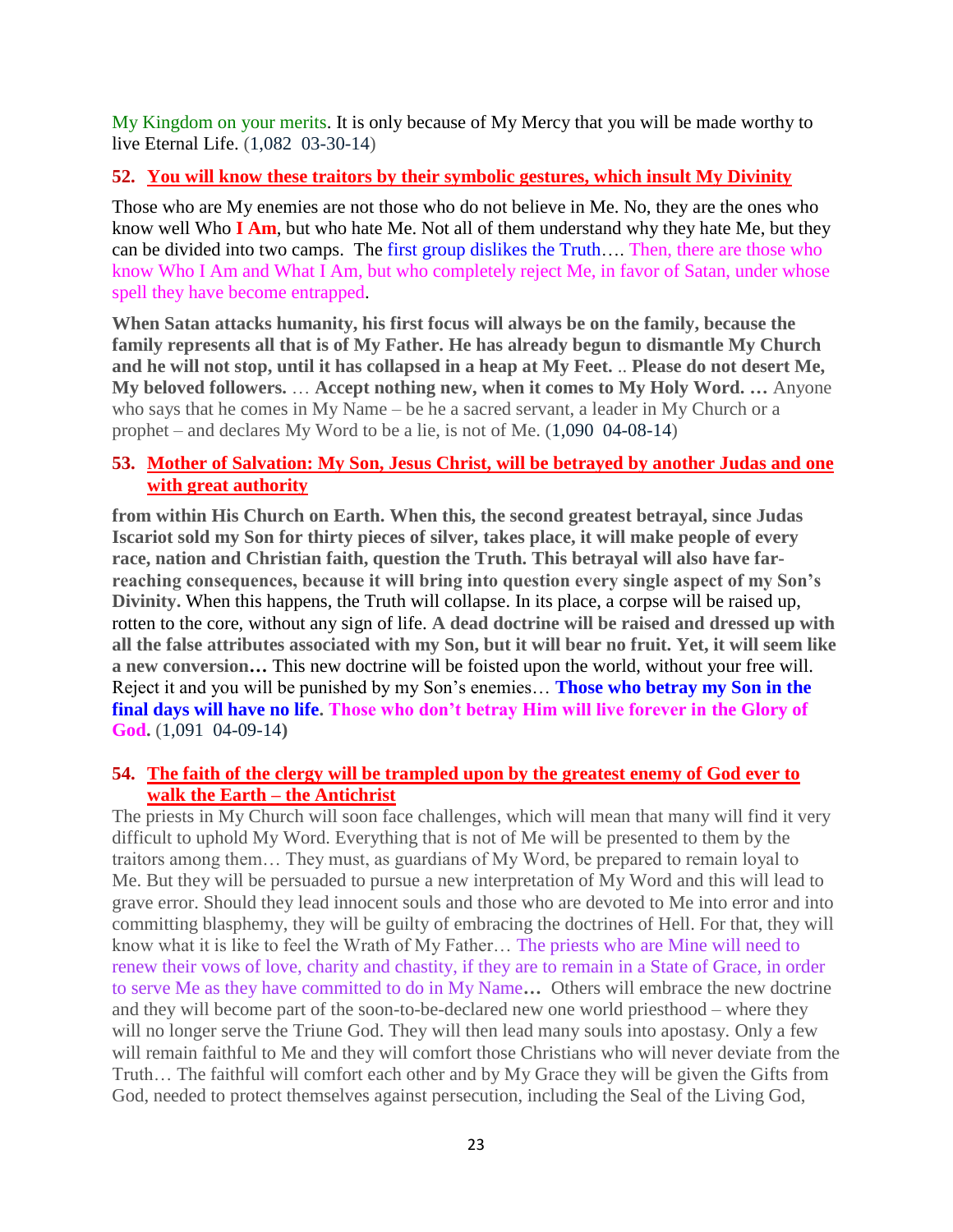which will enable them to overcome the opposition they will face when Christianity will be brutalized… The enemies of God will also embrace the new evangelical movement, which will be announced in stages and not with great fanfare, for that would only create too many questions. New legislations will be introduced which will be seen to improve the lives of the world's poor. Then the unification of countries will be created through their banks, businesses, alliances as comrades in the event of future wars, politics and finally, religion**.** The steps have already begun and the plan has been coordinated for over seven years and in great detail… Lies, presented as the Truth, come from Satan, who is doomed for eternity**…** Only the Truth will save you. **I Am** the Truth**.** (1,138 06-07-14)

#### **55. [Many are called but few are chosen to stay true to Me](http://www.thewarningsecondcoming.com/many-are-called-but-few-are-chosen-to-stay-true-to-me/)**

Some are called and do follow Me. Then they betray Me. Their hatred of Me is the worst of all, for they are the ones who brought Me souls along this journey towards Salvation. But when they succumb to the temptation of Satan, who plants terrible lies within their souls, they will be the ones who will pull souls away from Me… Only those with a humble soul, tender heart – free of malice, pride and ego, will succeed in reaching the top of the mountain. When that day takes place, those who walked away from Me and who betrayed Me, will find nowhere to go, for the path that led up the hill will be no more. (1,179 08-02-14)

## **56. [You either serve God, or give in to the folly of men](http://www.thewarningsecondcoming.com/you-either-serve-god-or-give-in-to-the-folly-of-men/)**

The betrayal of Me, Jesus Christ, the Son of Man, is rampant amongst those who say they serve Me. Even those who say they are My loyal servants have deserted Me and their faith is but just a glimmer of its former state. When the Laws of God were pushed to one side and barely spoken about, many forgot that the Commandments of God had to be upheld at all costs. If My sacred servants stopped preaching the Truth, and dismissed the importance of addressing the existence of sin, how then could God's children be any the wiser? My sacred servants have a moral duty to uphold the Word of God and to warn God's children about the danger of sin. But this, they have decided not to do. Many are afraid to preach the Truth for fear of being persecuted by those who will blame them for the sins of others… **Sin is something you have to live with but you must never accept it. You must fight it for I desire to save your souls…** It is the duty of all those who serve Me to help save man from eternal damnation.  $(1,222 \ 10-01-14)$ 

## **57. [Those who opposed My First Coming refused to accept the Will of God](http://www.thewarningsecondcoming.com/those-who-opposed-my-first-coming-refused-to-accept-the-will-of-god/)**

My Will is cast in stone and all those who truly love Me, will become entwined within the Divine Will of the Lord. Deny My Will and you cannot become Mine. Rise against Me and I will not allow you to enter My Kingdom, for only those who come to Me, in final surrender of their own free will can truly say that they are of Me. If you are not of Me, how can I win over your ungrateful hearts? Those of you who curse Me; pour scorn on those who uphold My Word; or try to interfere with the Holy Will of God will be thrown into the abyss, when every effort to save you has been exhausted… **I spent much of My Mission on earth casting out evil spirits in the souls of the afflicted, while also enlightening those who were ignorant of the Will of God. Now as I prepare to come again, My Mission will be even more trying this time around…** To all of you with hardened hearts, who refuse to listen to Me, I say this… Ungrateful souls, you are lacking in the knowledge, which was painstakingly given to you in the most Holy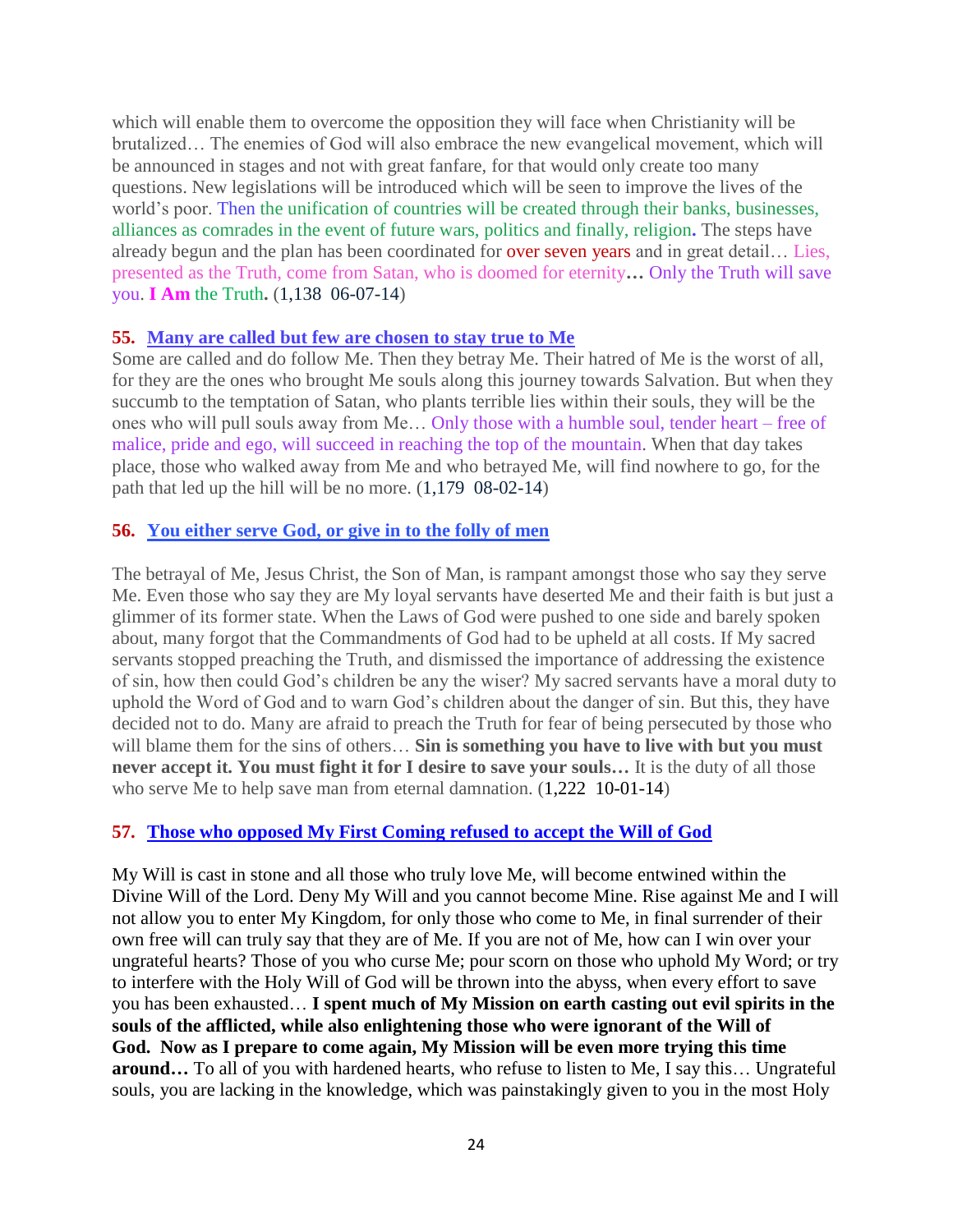Bible. For every lesson you were taught, you have learnt nothing**.** Your pride and your quest for self-gratification, frustrates Me. Your eyes cannot see and you will, as a result, be unprepared for Me. For every slur you cast upon those who speak the Truth, and who uphold My Holy Word – despite opposition from you -you will have to face Me. I will ask you then to justify your words, your deeds and your actions against Me. You can never say that you are for Me when you fight Me, through My Word, given to you out of the Mercy of God, Who will never tire in His Quest to save your souls… Let not one man amongst you declare another soul to be of the Evil One for he, Satan, delights in those who are guilty, of making this error. Not one of you is so clean of sin that you can make such a judgment. (1,249 10-31-14)

#### **58. [Mother of Salvation: I have a message for the Roman Catholic Clergy](http://www.thewarningsecondcoming.com/mother-of-salvation-i-have-a-message-for-the-roman-catholic-clergy/)**

I call out to all of my Son's sacred servants, who serve Him in these times of great trials in the Church. You are the vanguard of His Most Holy Sacraments and have been called by my Son to serve Him in the salvation of all souls and, because of this, you have a great responsibility to Him. **Your duty must always be to serve my Son and His Body – His Church – and to ensure that His Most Holy Word is adhered to at all times. There will be times of great pain and persecution ahead and you must prepare for this now. In the future, your faith will be tested to its limit and you will be forced to agree to take a new vow, where you will be asked to show allegiance to a new doctrine, which will not be of my Son.** Those amongst you, who will recognize the false doctrine, when it is presented to you, must not succumb to it. When you are instructed to adapt and amend the Most Holy Sacraments, you must run. My Son's Church is to be tested beyond its endurance. To those of you who may discard the Truth in favor of a new amended doctrine – which they will say is necessary to suit men's needs – know that this will be a great betrayal of the Word of God. **Because of the Holy vows you took to serve my Son, you have a duty to God's children to feed them with the Body and Blood of my Son, Jesus Christ.** There will come a time, however, when you will be forced to amend the Holy Sacrifice of the Mass. There will be those amongst you who will know, instantly, that a great wrong is being committed and so you must turn your backs. You must continue to feed the souls of those, who rely on you to feed them with the Most Holy Eucharist. If you remain loyal to my Son and continue to serve God's children, as it is your duty, you will serve Him with great dignity. **I ask that you pray My Most Holy Rosary daily to give you the strength you will need and for protection from Satan,** because those times ahead, which are almost upon you, will become unbearable. **By keeping the Seal of the Living God prayer close to you at all times, you will receive extra Protection from the Evil One.** There will be many priests among you who will not find the courage to uphold the Word of God, but you must never be afraid to show allegiance to my Son. If you betray my Son you will bring with you innocent souls, who will find themselves, unwittingly, being brought into error and into a terrible darkness… **If you betray my Son, you destroy life itself for without my Son's Presence the world would not exist today**. (1,267 11-21-14)

**59. [Those who exalt themselves before Me but speak evil of others will be cut off from Me](http://www.thewarningsecondcoming.com/those-who-exalt-themselves-before-me-but-speak-evil-of-others-will-be-cut-off-from-me/)** Those who are cut off from Me because they reject Me, but who finally turn to Me, will be saved first. Be careful when you proclaim that you are of Me, for the wise man will love Me irrespective of the graces he receives. He will never boast of his holiness, his devout life or his understanding of My Word. Pride is the downfall of those who believe their knowledge of Me is greater than others. It is those who come to Me as little ones whom I bring closer to My Sacred